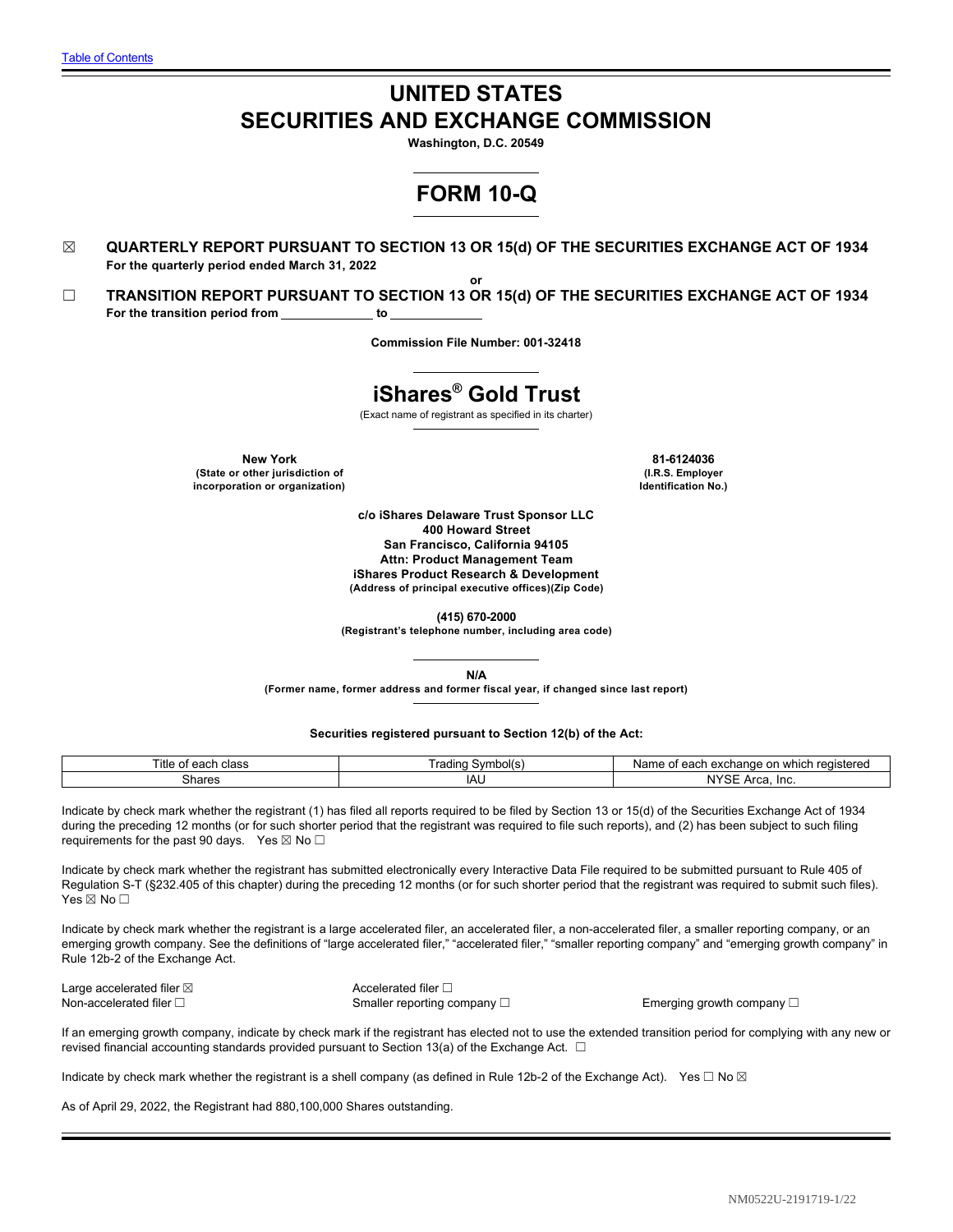# <span id="page-1-0"></span>**Table of Contents**

|                   | <b>PART I-FINANCIAL INFORMATION</b>                                                    | Page           |
|-------------------|----------------------------------------------------------------------------------------|----------------|
| Item 1.           | <b>Financial Statements (Unaudited)</b>                                                | 1              |
|                   | Statements of Assets and Liabilities at March 31, 2022 and December 31, 2021           | 1              |
|                   | Statements of Operations for the three months ended March 31, 2022 and 2021            | 2              |
|                   | Statements of Changes in Net Assets for the three months ended March 31, 2022 and 2021 | 3              |
|                   | Statements of Cash Flows for the three months ended March 31, 2022 and 2021            | 5              |
|                   | Schedules of Investments at March 31, 2022 and December 31, 2021                       | 6              |
|                   | <b>Notes to Financial Statement</b>                                                    | $\overline{7}$ |
| Item 2.           | Management's Discussion and Analysis of Financial Condition and Results of Operations  | 11             |
| Item 3.           | <b>Quantitative and Qualitative Disclosures About Market Risk</b>                      | 12             |
| Item 4.           | <b>Controls and Procedures</b>                                                         | 12             |
|                   | <b>PART II - OTHER INFORMATION</b>                                                     |                |
| Item 1.           | <b>Legal Proceedings</b>                                                               | 13             |
| Item 1A.          | <b>Risk Factors</b>                                                                    | 13             |
| Item 2.           | Unregistered Sales of Equity Securities and Use of Proceeds                            | 14             |
| Item 3.           | <b>Defaults Upon Senior Securities</b>                                                 | 14             |
| Item 4.           | <b>Mine Safety Disclosures</b>                                                         | 14             |
| Item 5.           | <b>Other Information</b>                                                               | 14             |
| Item 6.           | <b>Exhibits</b>                                                                        | 15             |
| <b>SIGNATURES</b> |                                                                                        | 16             |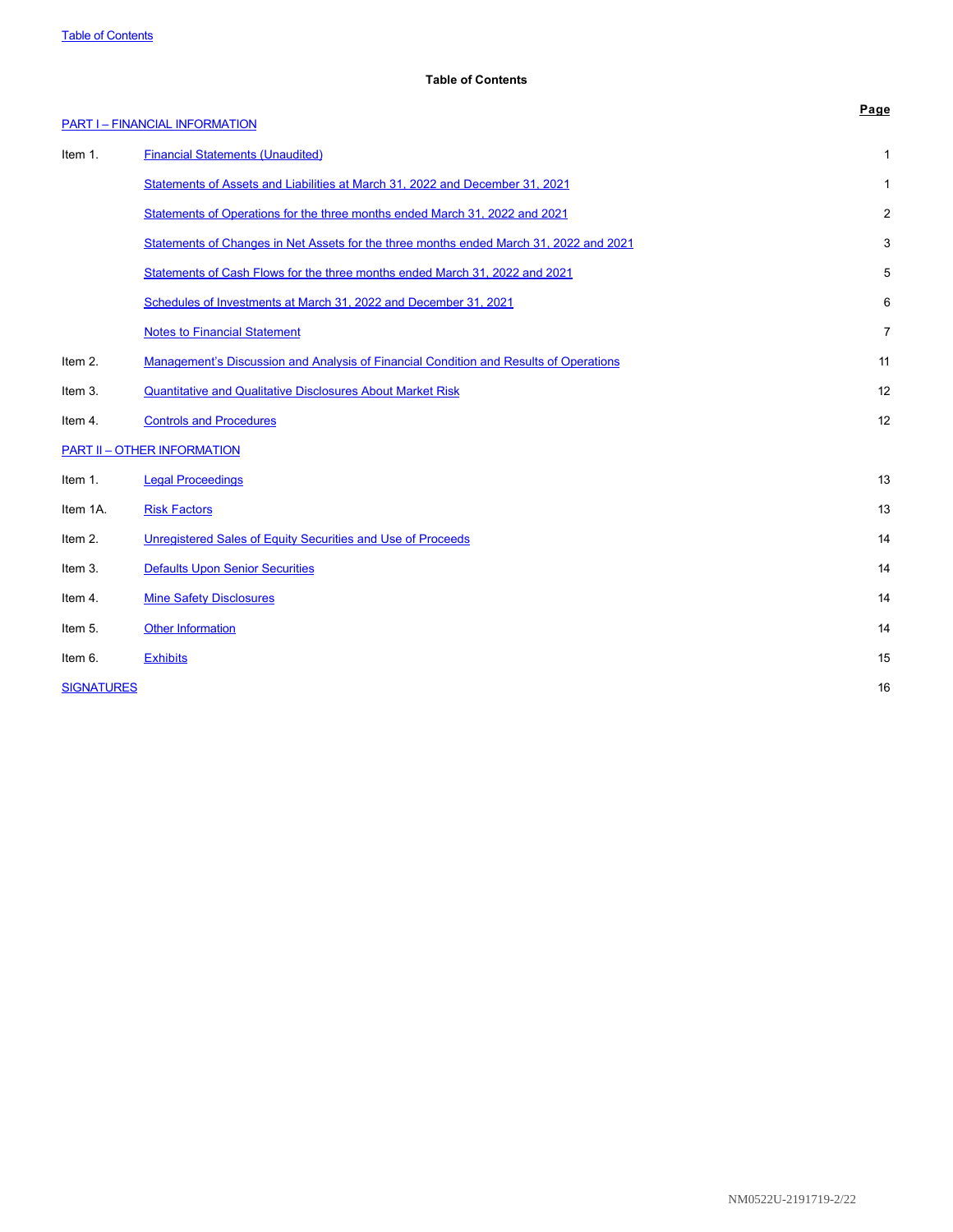# <span id="page-2-0"></span>**PART I** – **FINANCIAL INFORMATION**

# <span id="page-2-1"></span>**Item 1. Financial Statements**

#### <span id="page-2-2"></span>**iShares® Gold Trust Statements of Assets and Liabilities (Unaudited)** At March 31, 2022 and December 31, 2021

|                                                          |    | March 31,<br>2022 |    | December 31,<br>2021 |  |
|----------------------------------------------------------|----|-------------------|----|----------------------|--|
| <b>Assets</b>                                            |    |                   |    |                      |  |
| Investment in gold bullion, at fair value <sup>(a)</sup> | S  | 32,255,828,173    | S. | 28,729,048,695       |  |
| <b>Total Assets</b>                                      |    | 32,255,828,173    |    | 28,729,048,695       |  |
|                                                          |    |                   |    |                      |  |
| <b>Liabilities</b>                                       |    |                   |    |                      |  |
| Sponsor's fees payable                                   |    | 6,770,210         |    | 6,025,058            |  |
| <b>Total Liabilities</b>                                 |    | 6,770,210         |    | 6,025,058            |  |
|                                                          |    |                   |    |                      |  |
| Commitments and contingent liabilities (Note 6)          |    |                   |    |                      |  |
|                                                          |    |                   |    |                      |  |
| <b>Net Assets</b>                                        |    | 32,249,057,963    |    | 28,723,023,637       |  |
|                                                          |    |                   |    |                      |  |
| Shares issued and outstanding <sup>(b)</sup>             |    | 873.600.000       |    | 829,750,000          |  |
| Net asset value per Share (Note 2C)                      | \$ | 36.92             | \$ | 34.62                |  |

(a) Cost of investment in gold bullion: \$25,367,951,331 and \$23,722,912,868, respectively.

(b) No par value, unlimited amount authorized.

*See notes to financial statements.*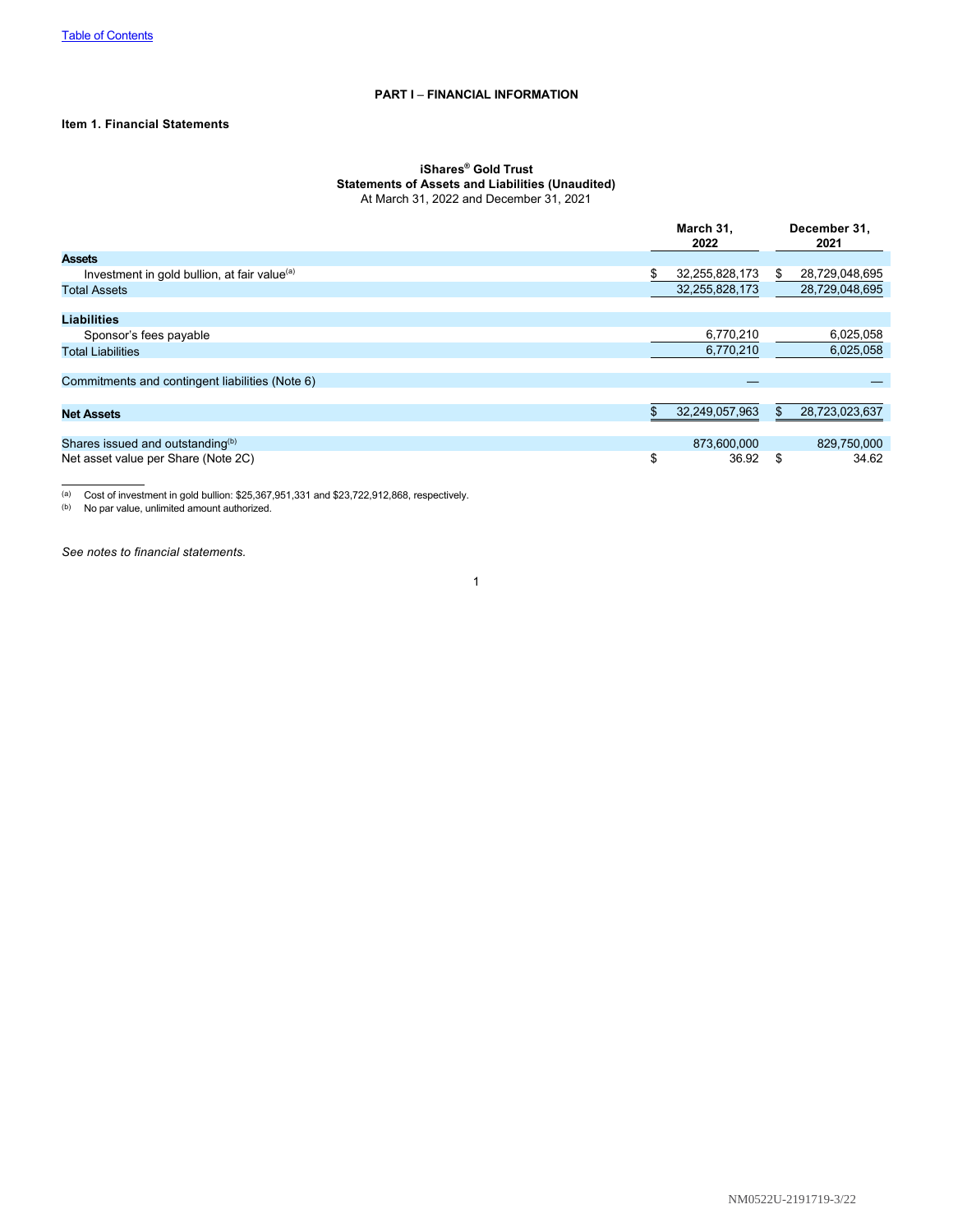#### <span id="page-3-0"></span>**iShares® Gold Trust Statements of Operations (Unaudited)** For the three months ended March 31, 2022 and 2021

|                                                                 | <b>Three Months Ended</b><br>March 31, |     |                 |
|-----------------------------------------------------------------|----------------------------------------|-----|-----------------|
|                                                                 | 2022                                   |     | 2021            |
| <b>Expenses</b>                                                 |                                        |     |                 |
| Sponsor's fees                                                  | 18,507,011                             | S.  | 18,536,656      |
| Total expenses                                                  | 18,507,011                             |     | 18,536,656      |
| Net investment loss                                             | (18,507,011)                           |     | (18,536,656)    |
|                                                                 |                                        |     |                 |
| Net Realized and Unrealized Gain (Loss)                         |                                        |     |                 |
| Net realized gain from:                                         |                                        |     |                 |
| Gold bullion sold to pay expenses                               | 3,216,426                              |     | 3,764,720       |
| Gold bullion distributed for the redemption of Shares           | 58,997,894                             |     | 254,372,227     |
| Net realized gain                                               | 62,214,320                             |     | 258,136,947     |
| Net change in unrealized appreciation/depreciation              | 1,881,741,015                          |     | (3,618,692,332) |
| Net realized and unrealized gain (loss)                         | 1,943,955,335                          |     | (3,360,555,385) |
|                                                                 |                                        |     |                 |
| Net increase (decrease) in net assets resulting from operations | 1,925,448,324                          | \$. | (3,379,092,041) |
|                                                                 |                                        |     |                 |
| Net increase (decrease) in net assets per Share <sup>(a)</sup>  | \$<br>2.28                             |     | $(3.86)^{(b)}$  |

(a) Net increase (decrease) in net assets per Share based on average shares outstanding during the period.

 $(b)$  Adjusted to reflect a one-for-two reverse stock split that was effective at market open on May 24, 2021.

*See notes to financial statements.*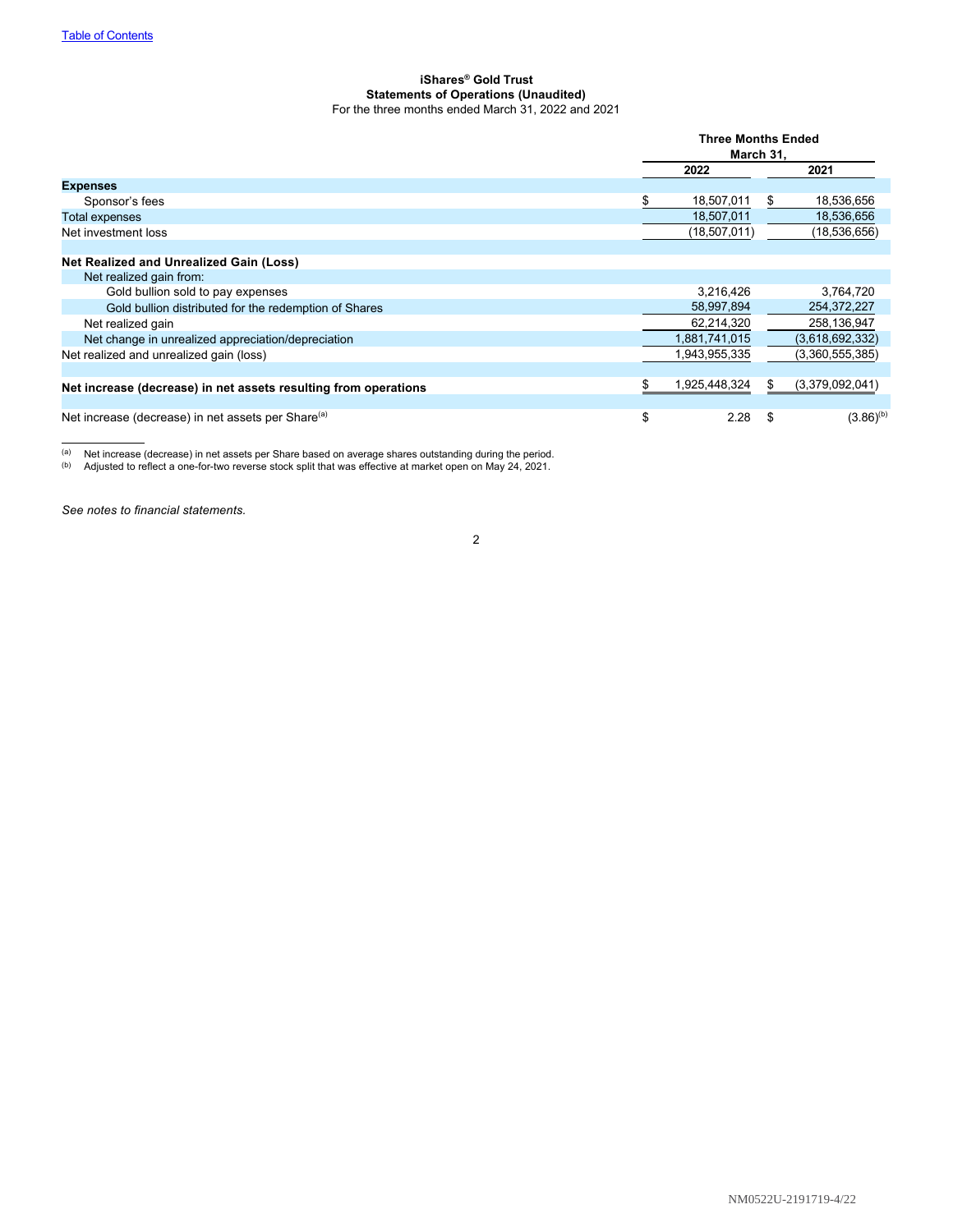### <span id="page-4-0"></span>**iShares® Gold Trust Statements of Changes in Net Assets (Unaudited)** For the three months ended March 31, 2022

|                                                            | <b>Three Months Ended</b><br>March 31, 2022 |
|------------------------------------------------------------|---------------------------------------------|
| Net Assets at December 31, 2021                            | 28,723,023,637<br>\$                        |
| <b>Operations:</b>                                         |                                             |
| Net investment loss                                        | (18,507,011)                                |
| Net realized gain                                          | 62,214,320                                  |
| Net change in unrealized appreciation/depreciation         | 1,881,741,015                               |
| Net increase in net assets resulting from operations       | 1,925,448,324                               |
| <b>Capital Share Transactions:</b>                         |                                             |
| Contributions for Shares issued                            | 1,934,507,346                               |
| Distributions for Shares redeemed                          | (333, 921, 344)                             |
| Net increase in net assets from capital share transactions | 1,600,586,002                               |
| Increase in net assets                                     | 3,526,034,326                               |
| Net Assets at March 31, 2022                               | 32,249,057,963<br>\$                        |
| Shares issued and redeemed                                 |                                             |
| Shares issued                                              | 53,450,000                                  |
| Shares redeemed                                            | (9,600,000)                                 |
| Net increase in Shares issued and outstanding              | 43,850,000                                  |

*See notes to financial statements.*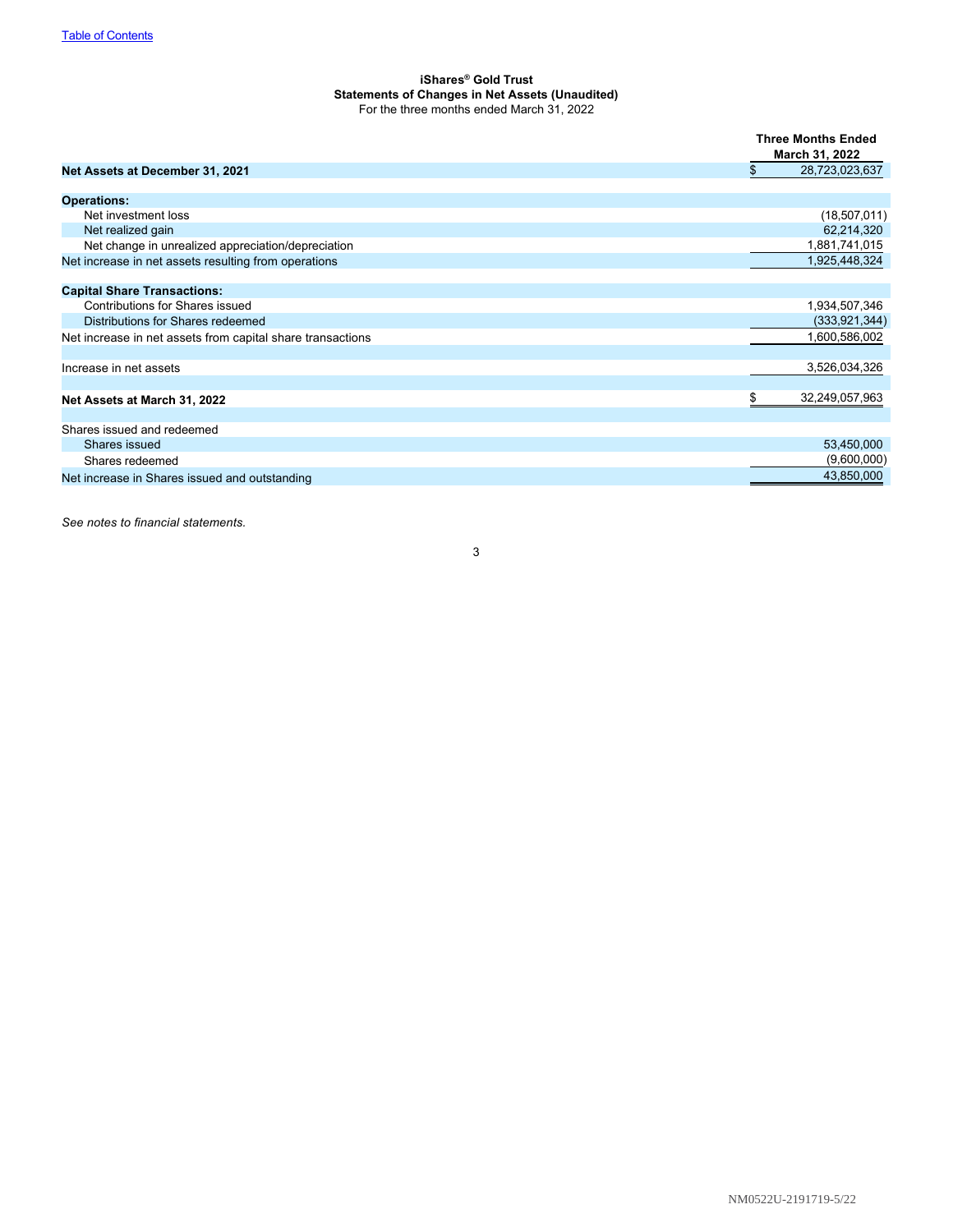#### **iShares® Gold Trust Statements of Changes in Net Assets (Unaudited)** For the three months ended March 31, 2021

|                                                            | <b>Three Months Ended</b><br>March 31, 2021 |
|------------------------------------------------------------|---------------------------------------------|
| Net Assets at December 31, 2020                            | $\$\$<br>31,918,269,136                     |
| <b>Operations:</b>                                         |                                             |
| Net investment loss                                        | (18, 536, 656)                              |
| Net realized gain                                          | 258,136,947                                 |
| Net change in unrealized appreciation/depreciation         | (3,618,692,332)                             |
| Net decrease in net assets resulting from operations       | (3,379,092,041)                             |
| <b>Capital Share Transactions:</b>                         |                                             |
| <b>Contributions for Shares issued</b>                     | 533,856,902                                 |
| Distributions for Shares redeemed                          | (1,680,026,988)                             |
| Net decrease in net assets from capital share transactions | (1, 146, 170, 086)                          |
| Decrease in net assets                                     | (4,525,262,127)                             |
| Net Assets at March 31, 2021                               | \$<br>27,393,007,009                        |
| Shares issued and redeemed                                 |                                             |
| Shares issued <sup>(a)</sup>                               | 15,225,000                                  |
| Shares redeemed $(a)$                                      | (50, 325, 000)                              |
| Net decrease in Shares issued and outstanding              | (35, 100, 000)                              |

(a) Share transactions reflect a one-for-two reverse stock split effective at market open on May 24, 2021.

*See notes to financial statements.*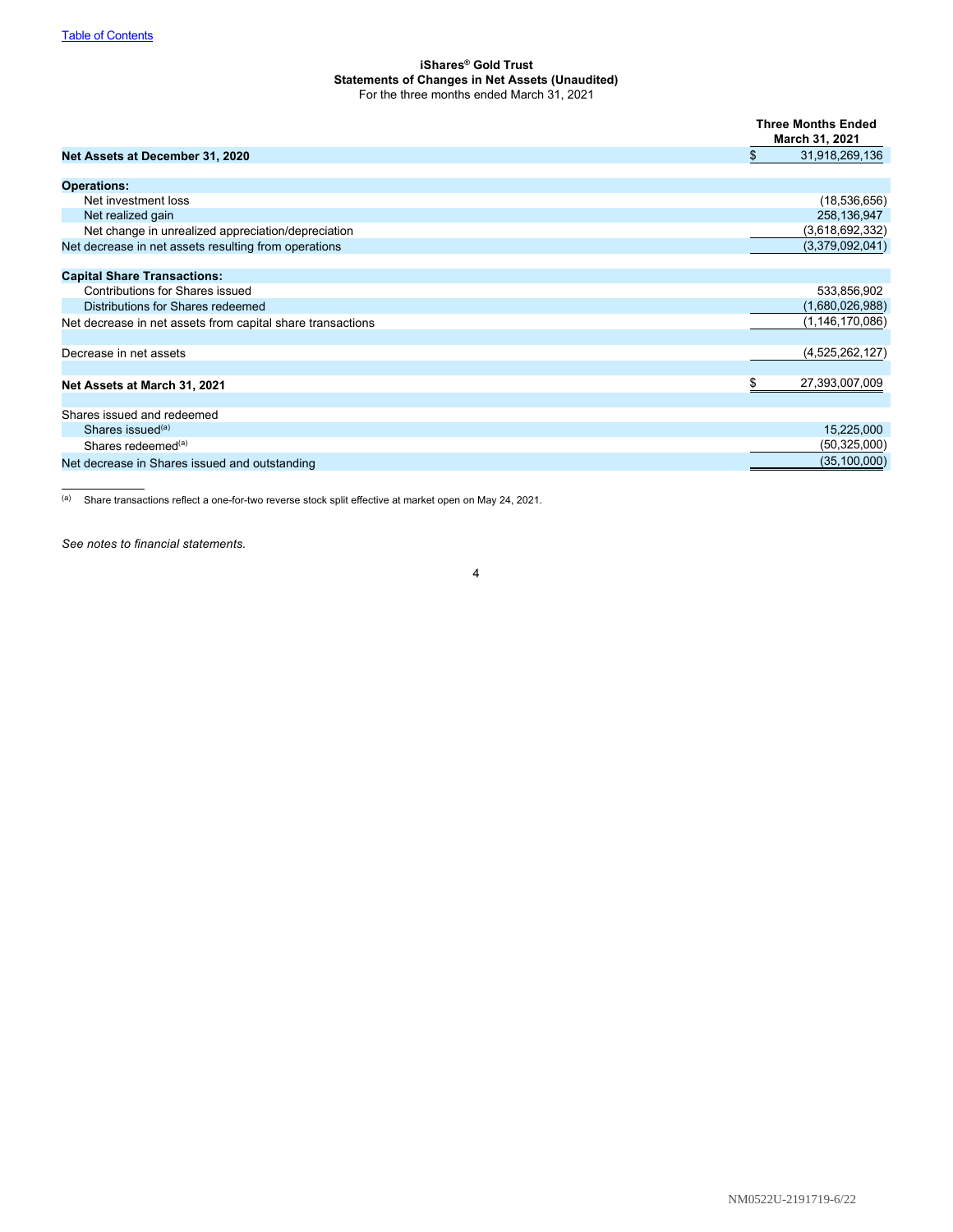#### <span id="page-6-0"></span>**iShares® Gold Trust Statements of Cash Flows (Unaudited)** For the three months ended March 31, 2022 and 2021

|                                                                                                                                                    | <b>Three Months Ended</b><br>March 31, |                    |     |                 |
|----------------------------------------------------------------------------------------------------------------------------------------------------|----------------------------------------|--------------------|-----|-----------------|
|                                                                                                                                                    |                                        | 2022               |     | 2021            |
| <b>Cash Flows from Operating Activities</b>                                                                                                        |                                        |                    |     |                 |
| Proceeds from gold bullion sold to pay expenses                                                                                                    | \$                                     | 17,761,859         | \$  | 19,190,688      |
| Expenses - Sponsor's fees paid                                                                                                                     |                                        | (17, 761, 859)     |     | (19, 190, 688)  |
| Net cash provided by operating activities                                                                                                          |                                        |                    |     |                 |
| Increase (decrease) in cash                                                                                                                        |                                        |                    |     |                 |
| Cash, beginning of period                                                                                                                          |                                        |                    |     |                 |
| Cash, end of period                                                                                                                                | \$                                     |                    | \$  |                 |
|                                                                                                                                                    |                                        |                    |     |                 |
| Reconciliation of Net Increase (Decrease) in Net Assets Resulting from Operations to Net Cash<br><b>Provided by (Used in) Operating Activities</b> |                                        |                    |     |                 |
| Net increase (decrease) in net assets resulting from operations                                                                                    | \$                                     | 1,925,448,324      | \$  | (3,379,092,041) |
| Adjustments to reconcile net increase (decrease) in net assets resulting from operations to net cash                                               |                                        |                    |     |                 |
| provided by (used in) operating activities:                                                                                                        |                                        |                    |     |                 |
| Proceeds from gold bullion sold to pay expenses                                                                                                    |                                        | 17,761,859         |     | 19,190,688      |
| Net realized (gain) loss                                                                                                                           |                                        | (62, 214, 320)     |     | (258, 136, 947) |
| Net change in unrealized appreciation/depreciation                                                                                                 |                                        | (1,881,741,015)    |     | 3,618,692,332   |
| Change in operating assets and liabilities:                                                                                                        |                                        |                    |     |                 |
| Sponsor's fees payable                                                                                                                             |                                        | 745,152            |     | (654, 032)      |
| Net cash provided by (used in) operating activities                                                                                                | \$                                     |                    |     |                 |
| Supplemental disclosure of non-cash information:                                                                                                   |                                        |                    |     |                 |
| Gold bullion contributed for Shares issued                                                                                                         | \$                                     | 1,934,507,346      | \$. | 533,856,902     |
| Gold bullion distributed for Shares redeemed                                                                                                       | \$                                     | $(333,921,344)$ \$ |     | (1,680,026,988) |

*See notes to financial statements.*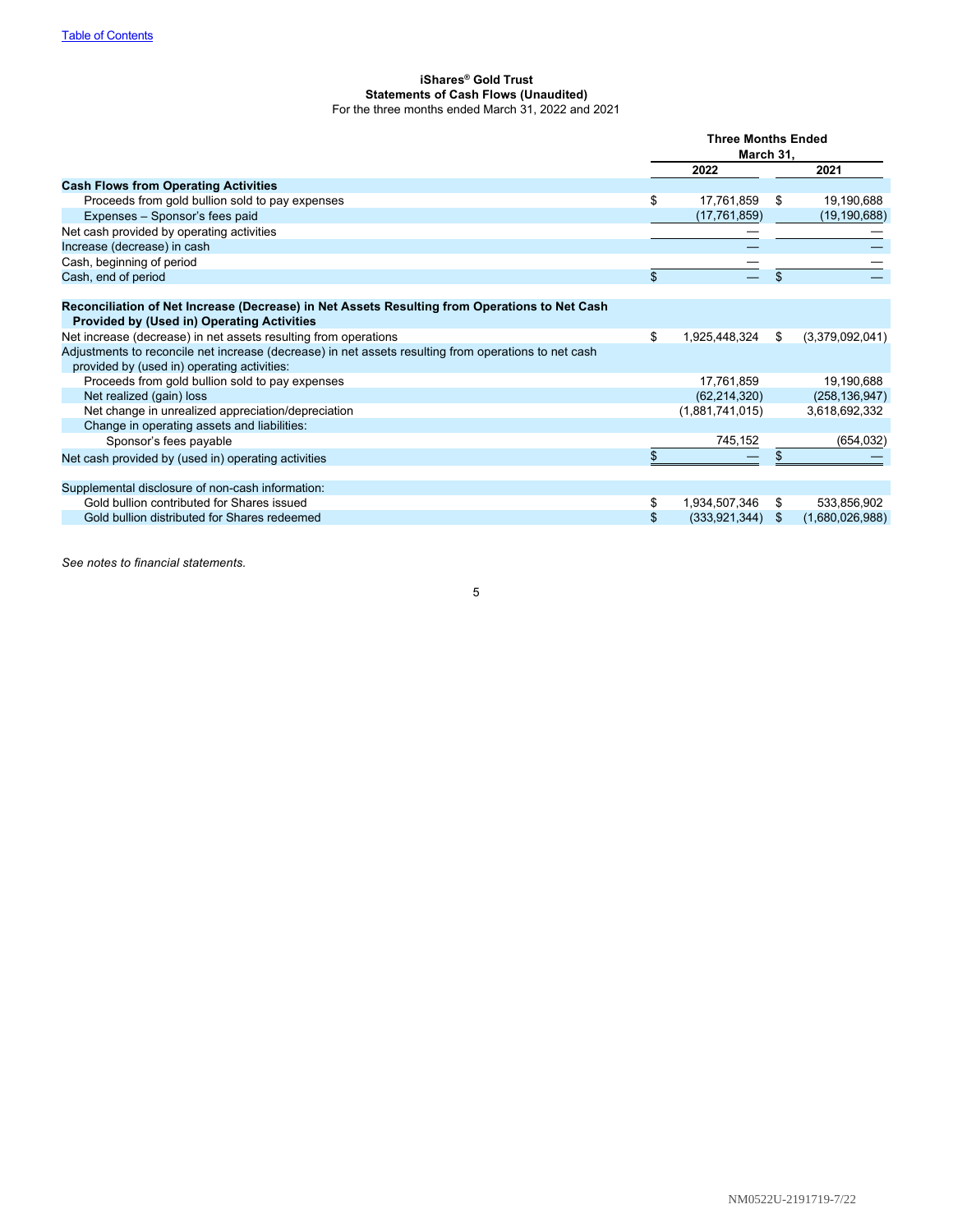#### <span id="page-7-0"></span>**iShares® Gold Trust Schedules of Investments (Unaudited)** At March 31, 2022 and December 31, 2021

# **March 31, 2022**

| <b>Description</b>            | <b>Ounces</b>     | Cost                 | <b>Fair Value</b>    |
|-------------------------------|-------------------|----------------------|----------------------|
| Gold bullion                  | 16,608,310        | \$<br>25,367,951,331 | \$<br>32,255,828,173 |
|                               |                   |                      |                      |
| Total Investments - 100.02%   |                   |                      | 32,255,828,173       |
| Less Liabilities $- (0.02)\%$ |                   |                      | (6,770,210)          |
| Net Assets - 100.00%          |                   |                      | 32,249,057,963       |
|                               | December 31, 2021 |                      |                      |
| <b>Description</b>            | <b>Ounces</b>     | Cost                 | <b>Fair Value</b>    |
| Gold bullion                  | 15,784,325        | \$<br>23,722,912,868 | \$<br>28,729,048,695 |
| Total Investments - 100.02%   |                   |                      | 28,729,048,695       |
| Less Liabilities $- (0.02)\%$ |                   |                      | (6,025,058)          |
| Net Assets - 100.00%          |                   |                      | 28,723,023,637       |

*See notes to financial statements.*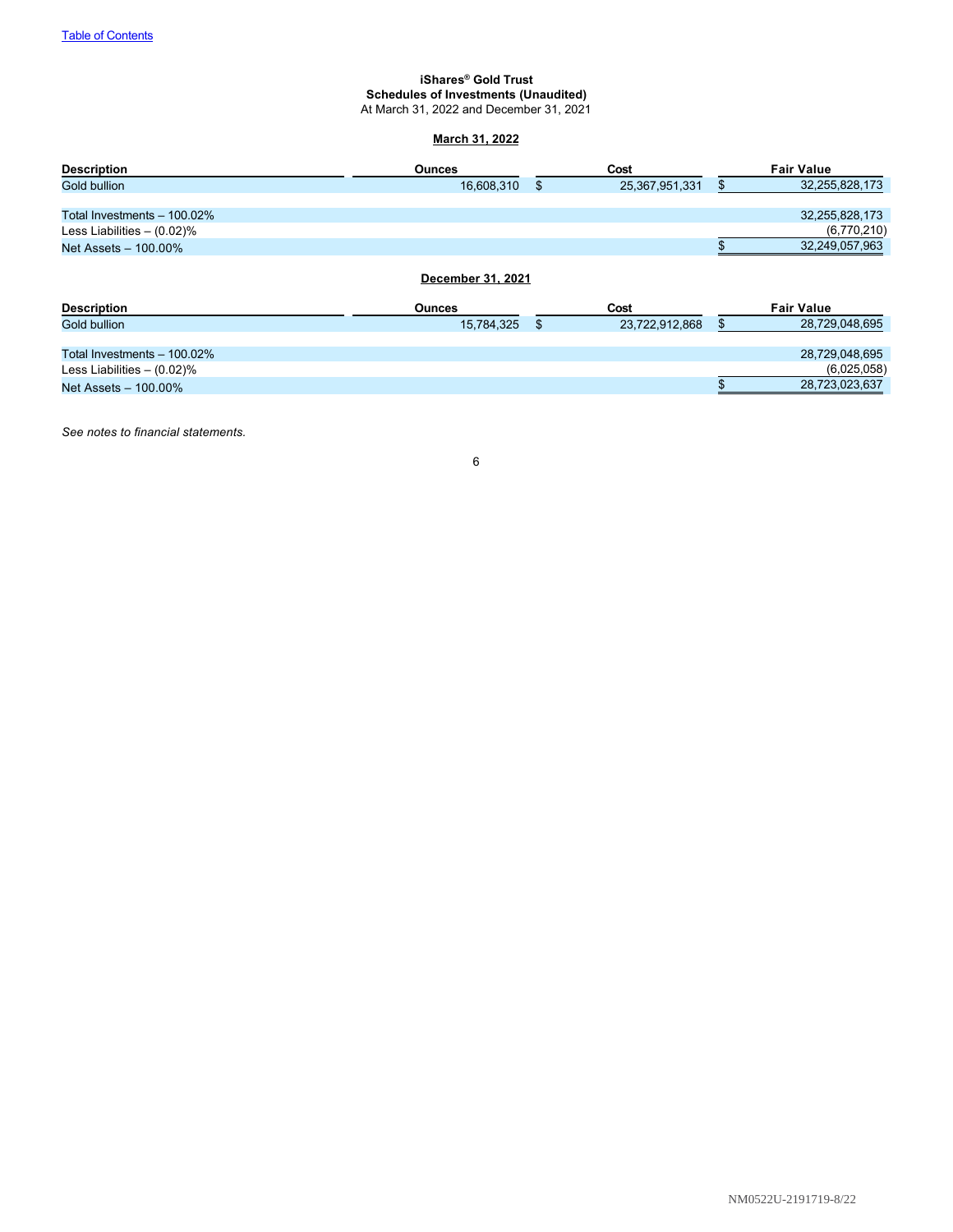#### <span id="page-8-0"></span>**iShares® Gold Trust Notes to Financial Statements (Unaudited)** March 31, 2022

#### **1 - Organization**

The iShares Gold Trust (the "Trust") was organized on January 21, 2005 as a New York trust. The trustee is The Bank of New York Mellon (the "Trustee"), which is responsible for the day-to-day administration of the Trust. The Trust's sponsor is iShares Delaware Trust Sponsor LLC, a Delaware limited liability company (the "Sponsor"). The Trust is governed by the provisions of the Fifth Amended and Restated Depositary Trust Agreement (the "Trust Agreement") executed by the Trustee and the Sponsor as of January 31, 2022. The Trust issues units of beneficial interest ("Shares") representing fractional undivided beneficial interests in its net assets.

The Trust seeks to reflect generally the performance of the price of gold. The Trust seeks to reflect such performance before payment of the Trust's expenses and liabilities. The Trust is designed to provide a vehicle for investors to make an investment similar to an investment in gold.

The accompanying unaudited financial statements were prepared in accordance with generally accepted accounting principles in the United States of America ("U.S. GAAP") for interim financial information and with the instructions for Form 10-Q and the rules and regulations of the U.S. Securities and Exchange Commission (the "SEC"). In the opinion of management, all material adjustments, consisting only of normal recurring adjustments considered necessary for a fair statement of the interim period financial statements, have been made. Interim period results are not necessarily indicative of results for a full-year period. These financial statements and the notes thereto should be read in conjunction with the Trust's financial statements included in its Annual Report on Form 10-K for the year ended December 31, 2021, as filed with the SEC on March 1, 2022.

The Trust qualifies as an investment company solely for accounting purposes and not for any other purpose and follows the accounting and reporting guidance under the Financial Accounting Standards Board Accounting Standards Codification Topic 946, *Financial Services - Investment Companies,* but is not registered, and is not required to be registered, as an investment company under the Investment Company Act of 1940, as amended.

The Board of Directors authorized a one-for-two reverse stock split for the Trust, effective at the market open on May 24, 2021. The impact of the stock split was to raise the net asset value per Share ("NAV") by a factor of two and decrease the shares outstanding, resulting in no effect on the net assets of the Trust. The financial statements for the Trust have been adjusted to reflect the reverse stock split.

#### **2 - Significant Accounting Policies**

#### *A. Basis of Accounting*

The following significant accounting policies are consistently followed by the Trust in the preparation of its financial statements in conformity with U.S. GAAP. The preparation of financial statements in conformity with U.S. GAAP requires management to make certain estimates and assumptions that affect the reported amounts of assets and liabilities and disclosures of contingent assets and liabilities at the date of the financial statements and the reported amounts of revenue and expenses during the reporting period. Actual results could differ from those estimates.

Certain statements and captions in the financial statements for the prior periods have been changed to conform to the current financial statement presentation.

#### *B. Gold Bullion*

JPMorgan Chase Bank N.A., London branch (the "Custodian"), is responsible for the safekeeping of gold bullion owned by the Trust.

Fair value of the gold bullion held by the Trust is based on that day's London Bullion Market Association ("LBMA") Gold Price PM. "LBMA Gold Price PM" is the price per fine troy ounce of gold, stated in U.S. dollars, determined by ICE Benchmark Administration ("IBA") following an electronic auction consisting of one or more 30-second rounds starting at 3:00 p.m. (London time), on each day that the London gold market is open for business and published shortly thereafter. If there is no LBMA Gold Price PM on any day, the Trustee is authorized to use the most recently announced price of gold determined in an electronic auction hosted by IBA that begins at 10:30 a.m. (London time) ("LBMA Gold Price AM") unless the Trustee, in consultation with the Sponsor, determines that such price is inappropriate as a basis for evaluation.

Gain or loss on sales of gold bullion is calculated on a trade date basis using the average cost method.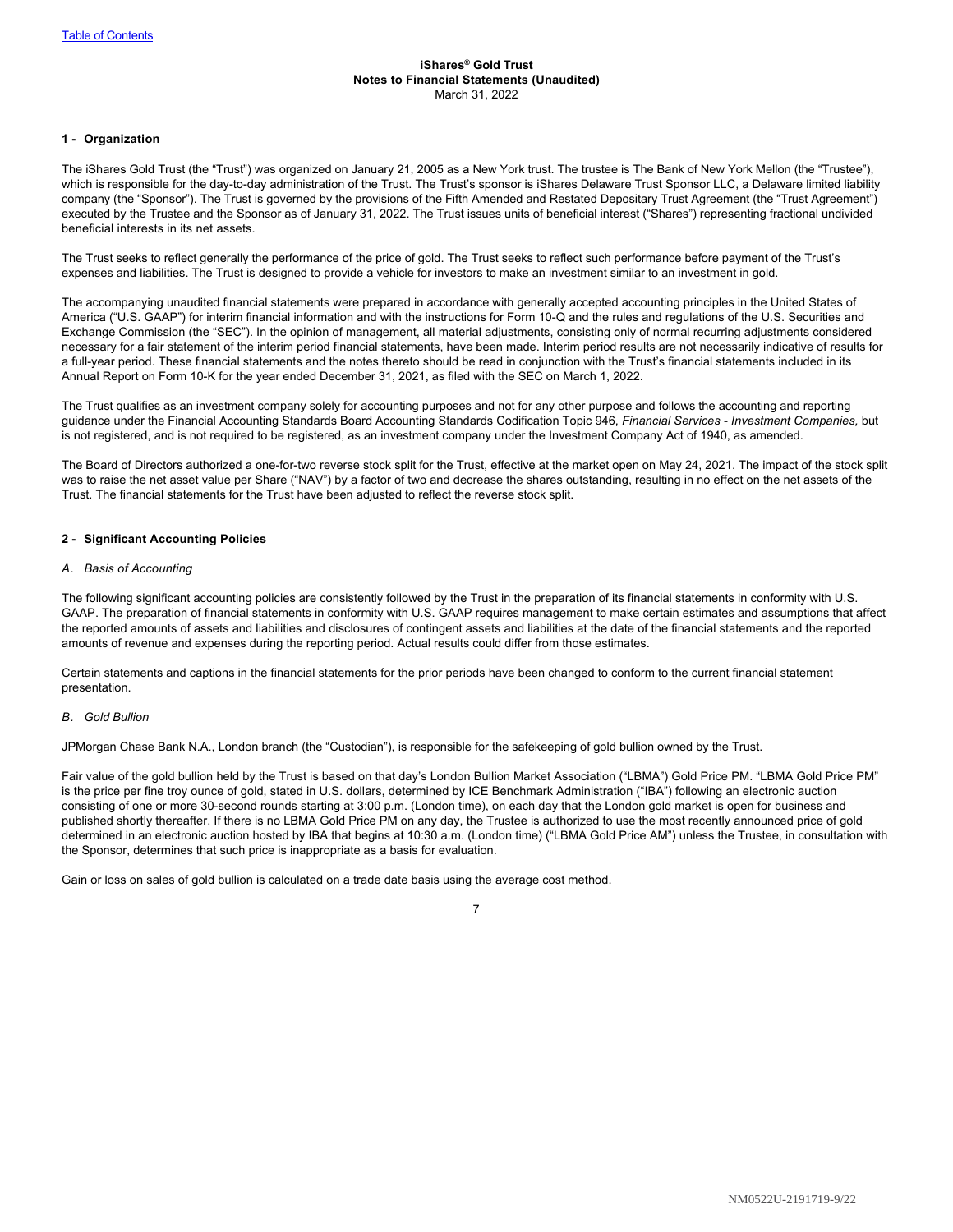# **[Table of Contents](#page-1-0)**

The following tables summarize activity in gold bullion for the three months ended March 31, 2022 and 2021:

|                                                    |               |                  |                   | <b>Realized</b> |
|----------------------------------------------------|---------------|------------------|-------------------|-----------------|
| Three Months Ended March 31, 2022                  | <b>Ounces</b> | Cost             | <b>Fair Value</b> | Gain (Loss)     |
| <b>Beginning balance</b>                           | 15,784,325    | \$23,722,912,868 | \$28,729,048,695  | \$              |
| Gold bullion contributed                           | 1,016,179     | 1,934,507,346    | 1,934,507,346     |                 |
| Gold bullion distributed                           | (182, 546)    | (274, 923, 450)  | (333, 921, 344)   | 58,997,894      |
| Gold bullion sold to pay expenses                  | (9,648)       | (14, 545, 433)   | (17, 761, 859)    | 3,216,426       |
| Net realized gain                                  |               |                  | 62,214,320        |                 |
| Net change in unrealized appreciation/depreciation |               |                  | 1,881,741,015     |                 |
| <b>Ending balance</b>                              | 16,608,310    | \$25,367,951,331 | \$32,255,828,173  | 62,214,320      |
|                                                    |               |                  |                   |                 |
|                                                    |               |                  |                   | <b>Realized</b> |
| Three Months Ended March 31, 2021                  | <b>Ounces</b> | Cost             | <b>Fair Value</b> | Gain (Loss)     |
| Beginning balance                                  | 16,881,652    | \$25,014,142,586 | \$31,924,891,396  | \$              |
| Gold bullion contributed                           | 290,219       | 533,856,902      | 533,856,902       |                 |
| Gold bullion distributed                           | (959, 139)    | (1,425,654,761)  | (1,680,026,988)   | 254,372,227     |
| Gold bullion sold to pay expenses                  | (10, 387)     | (15, 425, 968)   | (19, 190, 688)    | 3,764,720       |
| Net realized gain                                  |               |                  | 258,136,947       |                 |
| Net change in unrealized appreciation/depreciation |               |                  | (3,618,692,332)   |                 |

*C. Calculation of Net Asset Value*

On each business day, as soon as practicable after 4:00 p.m. (New York time), the net asset value of the Trust is obtained by subtracting all accrued fees, expenses and other liabilities of the Trust from the fair value of the gold and other assets held by the Trust. The Trustee computes the net asset value per Share by dividing the net asset value of the Trust by the number of Shares outstanding on the date the computation is made.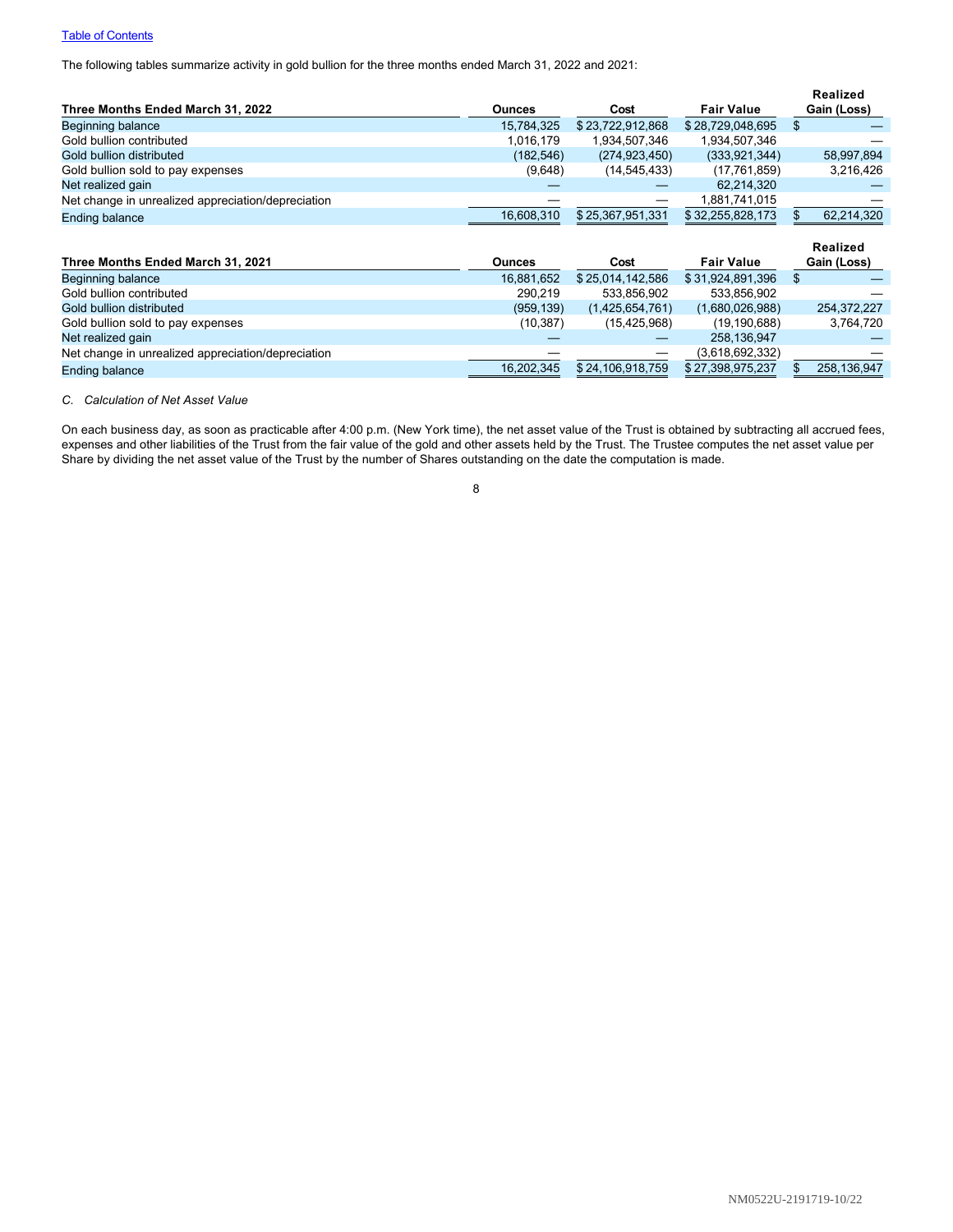#### *D. Offering of the Shares*

Trust Shares are issued and redeemed continuously in aggregations of 50,000 Shares in exchange for gold bullion rather than cash. Individual investors cannot purchase or redeem Shares in direct transactions with the Trust. The Trust only transacts with registered broker-dealers that are eligible to settle securities transactions through the book-entry facilities of the Depository Trust Company and that have entered into a contractual arrangement with the Trustee and the Sponsor governing, among other matters, the creation and redemption of Shares (such broker-dealers, the "Authorized Participants"). Holders of Shares of the Trust may redeem their Shares at any time acting through an Authorized Participant and in the prescribed aggregations of 50,000 Shares; *provided*, that redemptions of Shares may be suspended during any period while regular trading on NYSE Arca, Inc. ("NYSE Arca") is suspended or restricted, or in which an emergency exists as a result of which delivery, disposal or evaluation of gold is not reasonably practicable.

The per Share amount of gold exchanged for a purchase or redemption represents the per Share amount of gold held by the Trust, after giving effect to its liabilities.

When gold bullion is exchanged in settlement of a redemption, it is considered a sale of gold bullion for accounting purposes.

#### *E. Federal Income Taxes*

The Trust is treated as a grantor trust for federal income tax purposes and, therefore, no provision for federal income taxes is required. Any interest, expenses, gains and losses are passed through to the holders of Shares of the Trust.

The Sponsor has analyzed applicable tax laws and regulations and their application to the Trust as of March 31, 2022 and does not believe that there are any uncertain tax positions that require recognition of a tax liability.

#### **3 - Trust Expenses**

The Trust pays to the Sponsor a Sponsor's fee that accrues daily at an annualized rate equal to 0.25% of the net asset value of the Trust, paid monthly in arrears. The Sponsor has agreed to assume the following administrative and marketing expenses incurred by the Trust: the Trustee's fee and reimbursement for its reasonable out-of-pocket expenses, the Custodian's fee, NYSE Arca listing fees, SEC registration fees, printing and mailing costs, audit fees and expenses, and, effective January 31, 2022, up to \$500,000 per annum in legal fees and expenses. Prior to January 31, 2022, the Sponsor had agreed to assume up to \$100,000 per annum in legal fees and expenses. The Sponsor may determine in its sole discretion to assume legal fees and expenses of the Trust in excess of the amount required under the Trust Agreement. To the extent that the Sponsor does not voluntarily assume such fees and expenses, they will be the responsibility of the Trust.

#### **4 - Related Parties**

The Sponsor and the Trustee are considered to be related parties to the Trust. The Trustee's fee is paid by the Sponsor and is not a separate expense of the Trust.

#### **5 - Indemnification**

The Trust Agreement provides that the Trustee shall indemnify the Sponsor, its directors, employees and agents against, and hold each of them harmless from, any loss, liability, cost, expense or judgment (including reasonable fees and expenses of counsel) (i) caused by the negligence or bad faith of the Trustee or (ii) arising out of any information furnished in writing to the Sponsor by the Trustee expressly for use in the registration statement, or any amendment thereto or periodic or other report filed with the SEC relating to the Shares that is not materially altered by the Sponsor.

The Trust Agreement provides that the Sponsor and its shareholders, directors, officers, employees, affiliates (as such term is defined under the Securities Act of 1933, as amended) and subsidiaries shall be indemnified from the Trust and held harmless against any loss, liability or expense incurred without their (1) negligence, bad faith, willful misconduct or willful malfeasance arising out of or in connection with the performance of their obligations under the Trust Agreement or any actions taken in accordance with the provisions of the Trust Agreement or (2) reckless disregard of their obligations and duties under the Trust Agreement.

The Trust has agreed that the Custodian will only be responsible for any loss or damage suffered by the Trust as a direct result of the Custodian's negligence, fraud or willful default in the performance of its duties.

#### **6 - Commitments and Contingent Liabilities**

In the normal course of business, the Trust may enter into contracts with service providers that contain general indemnification clauses. The Trust's maximum exposure under these arrangements is unknown as this would involve future claims that may be made against the Trust that have not yet occurred.

### **7 - Concentration Risk**

Substantially all of the Trust's assets are holdings of gold bullion, which creates a concentration risk associated with fluctuations in the price of gold. Accordingly, a decline in the price of gold will have an adverse effect on the value of the Shares of the Trust. Factors that may have the effect of causing a decline in the price of gold include large sales by the official sector (governments, central banks, and related institutions); a significant increase in the hedging activities of gold producers; significant changes in the attitude of speculators, investors and other market participants towards gold; global gold supply and demand; global or regional political, economic or financial events and situations; investors' expectations with respect to the rate of inflation; interest rates; investment and trading activities of hedge funds and commodity funds; other economic variables such as income growth, economic output, and monetary policies; and investor confidence.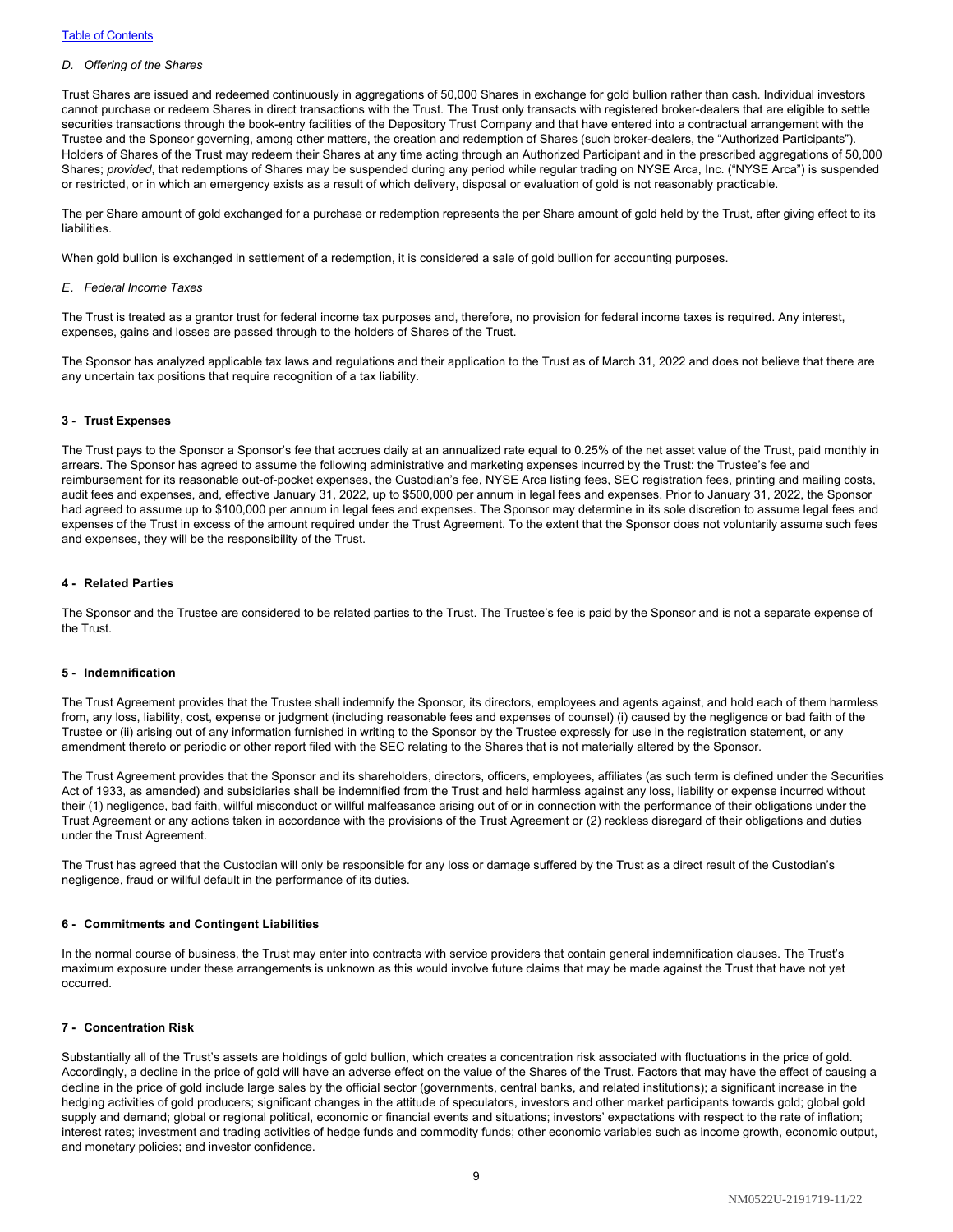#### **8 - Financial Highlights**

The following financial highlights relate to investment performance and operations for a Share outstanding for the three months ended March 31, 2022 and 2021.

|                                                        |      | <b>Three Months Ended</b><br>March 31. |              |  |
|--------------------------------------------------------|------|----------------------------------------|--------------|--|
|                                                        | 2022 |                                        | $2021^{(a)}$ |  |
| Net asset value per Share, beginning of period         |      | 34.62<br>\$                            | 36.06        |  |
|                                                        |      |                                        |              |  |
| Net investment $loss^{(b)}$                            |      | (0.02)                                 | (0.02)       |  |
| Net realized and unrealized gain (loss) <sup>(c)</sup> |      | 2.32                                   | (3.82)       |  |
| Net increase (decrease) in net assets from operations  |      | 2.30                                   | (3.84)       |  |
| Net asset value per Share, end of period               |      | 36.92                                  | 32.22        |  |
|                                                        |      |                                        |              |  |
| Total return, at net asset value <sup>(d)(e)</sup>     |      | 6.64%                                  | $(10.65)\%$  |  |
|                                                        |      |                                        |              |  |
| Ratio to average net assets:                           |      |                                        |              |  |
| Net investment loss <sup>(f)</sup>                     |      | $(0.25)\%$                             | $(0.25)\%$   |  |
| Expenses <sup>(f)</sup>                                |      | 0.25%                                  | 0.25%        |  |

(a) Per share amounts reflect a one-for-two reverse stock split effective at market open on May 24, 2021.<br>(b) Based on average Shares outstanding during the period

Based on average Shares outstanding during the period.

- <sup>(c)</sup> The amounts reported for a Share outstanding may not accord with the change in aggregate gains and losses on investment for the period due to the timing of Trust Share transactions in relation to the fluctuating fair values of the Trust's underlying investment.
- (d) Based on the change in net asset value of a Share during the period.

(e) Percentage is not annualized.

(f) Percentage is annualized.

#### **9 - Investment Valuation**

U.S. GAAP defines fair value as the price the Trust would receive to sell an asset or pay to transfer a liability in an orderly transaction between market participants at the measurement date. The Trust's policy is to value its investment at fair value.

Various inputs are used in determining the fair value of assets and liabilities. Inputs may be based on independent market data ("observable inputs") or they may be internally developed ("unobservable inputs"). These inputs are categorized into a disclosure hierarchy consisting of three broad levels for financial reporting purposes. The level of a value determined for an asset or liability within the fair value hierarchy is based on the lowest level of any input that is significant to the fair value measurement in its entirety. The three levels of the fair value hierarchy are as follows:

- Level 1 − Unadjusted quoted prices in active markets for identical assets or liabilities;
- Level 2 − Inputs other than quoted prices included within Level 1 that are observable for the asset or liability either directly or indirectly, including quoted prices for similar assets or liabilities in active markets, quoted prices for identical or similar assets or liabilities in markets that are not considered to be active, inputs other than quoted prices that are observable for the asset or liability, and inputs that are derived principally from or corroborated by observable market data by correlation or other means; and
- Level 3 − Unobservable inputs that are unobservable for the asset or liability, including the Trust's assumptions used in determining the fair value of investments.

At March 31, 2022 and December 31, 2021, the value of the gold bullion held by the Trust is categorized as Level 1.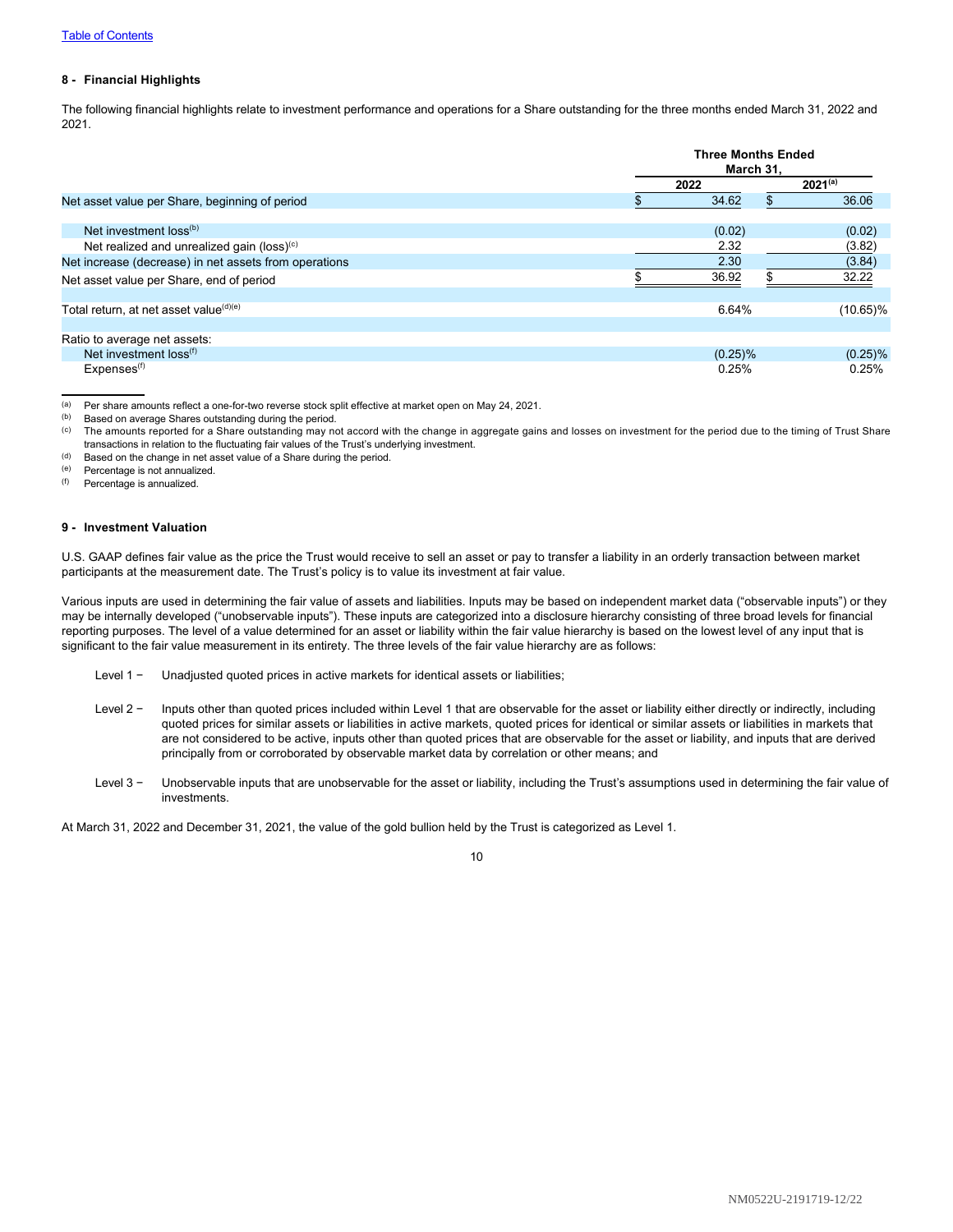#### <span id="page-12-0"></span>**Item 2. Management**'**s Discussion and Analysis of Financial Condition and Results of Operations.**

*This information should be read in conjunction with the financial statements and notes to financial statements included in Item 1 of Part I of this Form 10*‑*Q. The discussion and analysis that follows may contain statements that relate to future events or future performance. In some cases, such forward*‑*looking statements can be identified by terminology such as "may," "should," "could," "expect," "plan," "anticipate," "believe," "estimate," "predict," "potential" or the negative of these terms or other comparable terminology. These statements are only predictions. Actual events or results may differ materially. These statements are based upon certain assumptions and analyses made by the Sponsor on the basis of its perception of historical trends, current conditions and expected future developments, as well as other factors it believes are appropriate in the circumstances. Whether or not actual results and developments will conform to the Sponsor's expectations and predictions, however, is subject to a number of risks and uncertainties, including the special considerations discussed below, general economic, market and business conditions, changes in laws or regulations, including those concerning taxes, made by governmental authorities or regulatory bodies, and other world economic and political developments. Although the Sponsor does not make forward-looking statements unless it believes it has a reasonable basis for doing so, the Sponsor cannot guarantee their accuracy. Except as required by applicable disclosure laws, neither the Trust nor the Sponsor is under a duty to update any of the forward-looking statements to conform such statements to actual results or to a change in the Sponsor's expectations or predictions.*

#### **Introduction**

The iShares Gold Trust (the "Trust") is a grantor trust formed under the laws of the State of New York. The Trust does not have any officers, directors, or employees, and is administered by the The Bank of New York Mellon (the "Trustee") acting as trustee pursuant to the Fourth Amended and Restated Depositary Trust Agreement (the "Trust Agreement") between the Trustee and iShares Delaware Trust Sponsor LLC, the sponsor of the Trust (the "Sponsor"). The Trust issues units of beneficial interest ("Shares") representing fractional undivided beneficial interests in its net assets. The assets of the Trust consist primarily of gold bullion held by a custodian as an agent of the Trust responsible only to the Trustee.

The Trust is a passive investment vehicle and seeks to reflect generally the performance of the price of gold. The Trust seeks to reflect such performance before payment of the Trust's expenses and liabilities. The Trust does not engage in any activities designed to obtain a profit from, or ameliorate losses caused by, changes in the price of gold.

The Trust issues and redeems Shares only in exchange for gold, only in aggregations of 50,000 Shares (a "Basket") or integral multiples thereof, and only in transactions with registered broker-dealers that have previously entered into an agreement with the Sponsor and the Trustee governing the terms and conditions of such issuance (such broker-dealers, the "Authorized Participants"). A list of the current Authorized Participants is available from the Sponsor or the Trustee.

Shares of the Trust trade on NYSE Arca, Inc. under the ticker symbol IAU.

#### **Valuation of Gold Bullion**; **Computation of Net Asset Value**

On each business day, as soon as practicable after 4:00 p.m. (New York time), the Trustee evaluates the gold held by the Trust and determines the net asset value of the Trust and the net asset value per Share ("NAV"). The Trustee values the gold held by the Trust using the price per fine troy ounce of gold determined in an electronic auction hosted by ICE Benchmark Administration ("IBA") that begins at 3:00 p.m. (London time) and published shortly thereafter, on the day the valuation takes place (such price, the "LBMA Gold Price PM"). If there is no announced LBMA Gold Price PM on any day, the Trustee is authorized to use the most recently announced price of gold determined in an electronic auction hosted by IBA that begins at 10:30 a.m. (London time) (such price, the "LBMA Gold Price AM"), unless the Trustee, in consultation with the Sponsor, determines that such price is inappropriate as a basis for evaluation. The LBMA Gold Price AM and LBMA Gold Price PM are used by the Trust because they are commonly used by the U.S. gold market as indicators of the value of gold and are permitted to be used under the Trust Agreement. The use of indicators of the value of gold bullion other than the LBMA Gold Price AM and LBMA Gold Price PM could result in materially different fair value pricing of the gold held by the Trust, and as such, could result in different cost or market adjustments or in different redemption value adjustments of the outstanding redeemable capital Shares. Having valued the gold held by the Trust, the Trustee then subtracts all accrued fees, expenses and other liabilities of the Trust from the total value of the gold and other assets held by the Trust. The result is the net asset value of the Trust. The Trustee computes NAV by dividing the net asset value of the Trust by the number of Shares outstanding on the date the computation is made.

#### **Liquidity**

The Trust is not aware of any trends, demands, conditions or events that are reasonably likely to result in material changes to its liquidity needs. In exchange for a fee, the Sponsor has agreed to assume most of the expenses incurred by the Trust. As a result, the only ordinary expense of the Trust during the period covered by this report was the Sponsor's fee. The Trust's only source of liquidity is its sales of gold.

#### **Critical Accounting Policies**

The financial statements and accompanying notes are prepared in accordance with generally accepted accounting principles in the United States of America. The preparation of these financial statements relies on estimates and assumptions that impact the Trust's financial position and results of operations. These estimates and assumptions affect the Trust's application of accounting policies. A description of the valuation of gold bullion, a critical accounting policy that the Trust believes is important to understanding its results of operations and financial position, is provided in the section entitled "Valuation of Gold Bullion; Computation of Net Asset Value" above. In addition, please refer to Note 2 to the financial statements included in this report for further discussion of the Trust's accounting policies.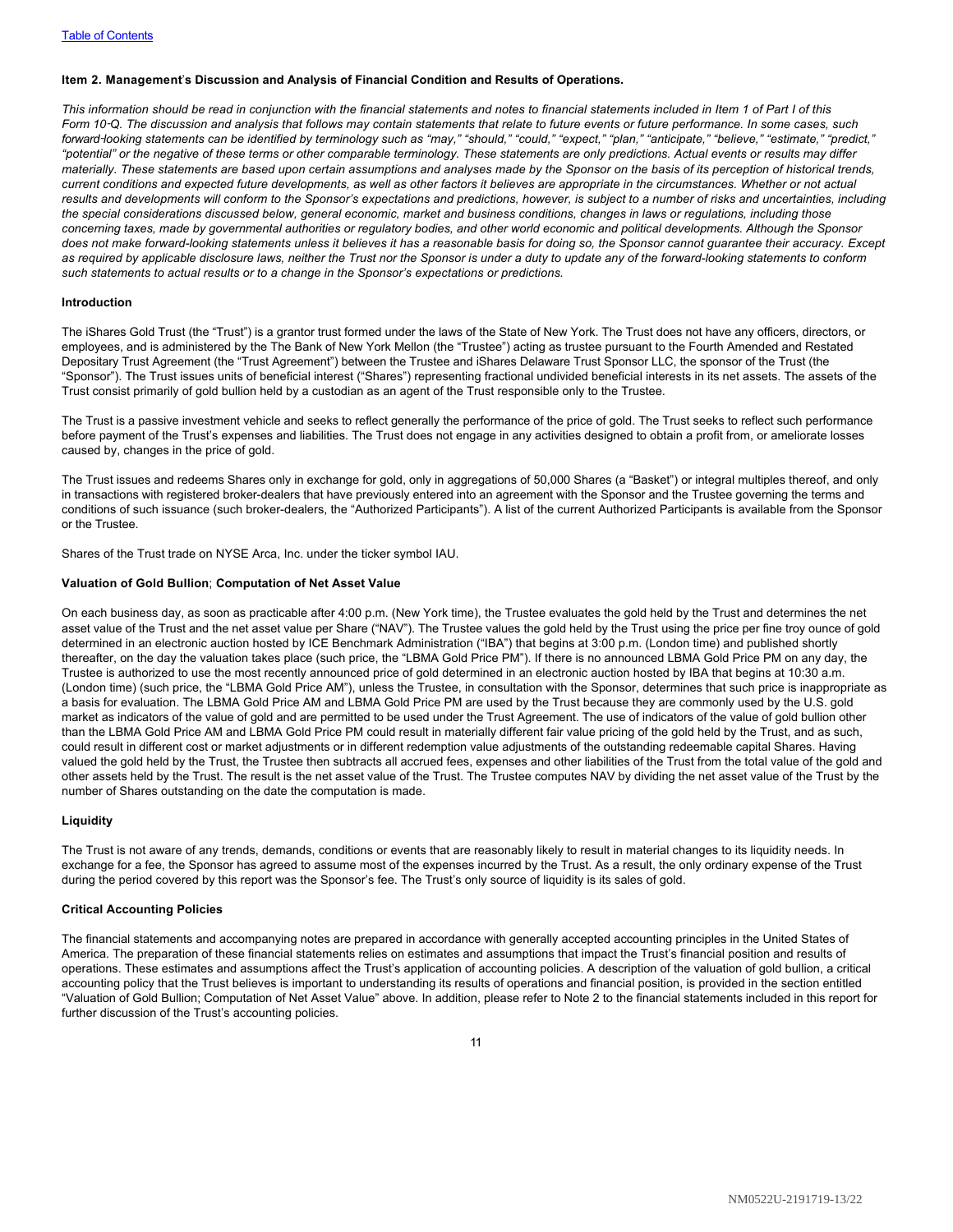#### **Results of Operations**

*The Quarter Ended March 31, 2022*

The Trust's net asset value increased from \$28,723,023,637 at December 31, 2021 to \$32,249,057,963 at March 31, 2022 a 12.28% increase. The increase in the Trust's net asset value resulted primarily from an increase in the LMBA Gold Price, which grew 6.71% from \$1,820.10 at December 31, 2021 to \$1,942.15 at March 31, 2022. The increase in the Trust's net asset value also benefited from an increase in the number of outstanding shares, which grew from 829,750,000 Shares at December 31, 2021 to 873,600,000 Shares at March 31, 2022, a consequence of 53,450,000 Shares (1,069 Baskets) being created and 9,600,000 Shares (192 Baskets) being redeemed during the quarter.

The 6.64% increase in the NAV from \$34.62 at December 31, 2021 to \$36.92 at March 31, 2022 is directly related to the 6.71% increase in the price of gold.

The NAV increased slightly less than the price of gold on a percentage basis due to the Sponsor's fees, which were \$18,507,011 for the quarter, or 0.06% of the Trust's average weighted assets of \$30,061,757,554 during the quarter. The NAV of \$38.76 on March 8, 2022 was the highest during the quarter, compared with a low during the quarter of \$34.00 on January 28, 2022.

Net increase in net assets resulting from operations for the quarter ended March 31, 2022 was \$1,925,448,324, resulting from an unrealized gain on investment in gold bullion of \$1,881,741,015, a net realized gain of \$58,997,894 on gold distributed for the redemption of Shares, and a net realized gain of \$3,216,426 from gold bullion sold to pay expenses, partially offset by an net investment loss of \$18,507,011 during the quarter. Other than the Sponsor's fees of \$18,507,011, the Trust had no expenses during the quarter.

#### <span id="page-13-0"></span>**Item 3. Quantitative and Qualitative Disclosures About Market Risk.**

Not applicable.

#### <span id="page-13-1"></span>**Item 4. Controls and Procedures.**

The duly authorized officers of the Sponsor performing functions equivalent to those a principal executive officer and principal financial officer of the Trust would perform if the Trust had any officers, with the participation of the Trustee, have evaluated the effectiveness of the Trust's disclosure controls and procedures, and have concluded that the disclosure controls and procedures of the Trust were effective as of the end of the period covered by this report to provide reasonable assurance that information required to be disclosed in the reports that the Trust files or submits under the Securities Exchange Act of 1934, as amended, is recorded, processed, summarized and reported, within the time periods specified in the applicable rules and forms, and that it is accumulated and communicated to the duly authorized officers of the Sponsor performing functions equivalent to those a principal executive officer and principal financial officer of the Trust would perform if the Trust had any officers, as appropriate to allow timely decisions regarding required disclosure.

There are inherent limitations to the effectiveness of any system of disclosure controls and procedures, including the possibility of human error and the circumvention or overriding of the controls and procedures.

There were no changes in the Trust's internal control over financial reporting that occurred during the period covered by this report that have materially affected, or are reasonably likely to materially affect, the Trust's internal control over financial reporting.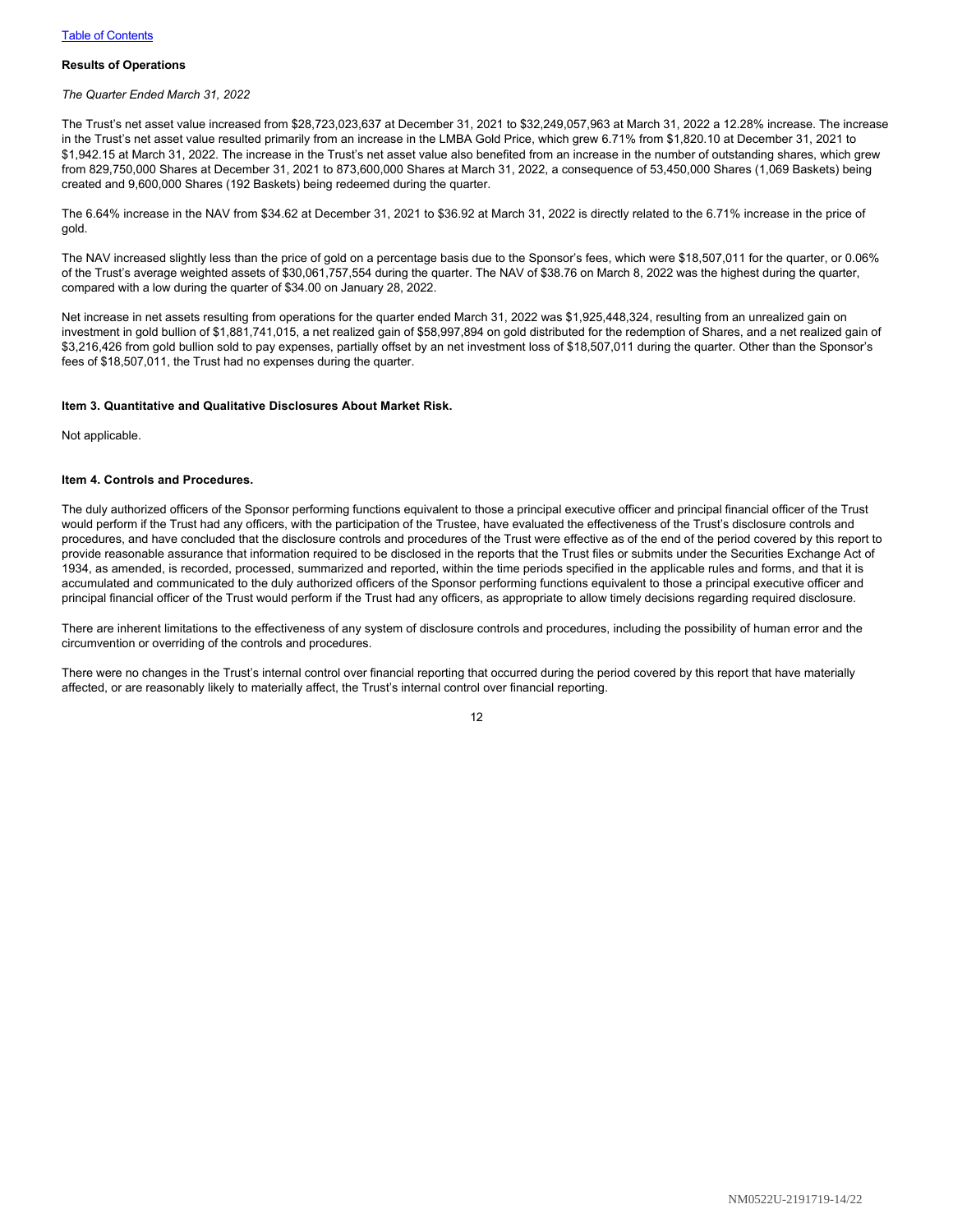#### <span id="page-14-1"></span><span id="page-14-0"></span>**Item 1. Legal Proceedings.**

None.

### <span id="page-14-2"></span>**Item 1A. Risk Factors**

Except as set forth below, there have been no material changes to the Risk Factors last reported under Part I, Item 1A of the registrant's Annual Report on Form 10-K for the year ended December 31, 2021, filed with the Securities and Exchange Commission on March 1, 2022.

**Because the Shares are created to reflect the price of the gold held by the Trust, the market price of the Shares will be as unpredictable as the price of gold has historically been. This creates the potential for losses, regardless of whether you hold Shares for a short-, mid- or long- term period.**

Shares are created to reflect, at any given time, the market price of gold owned by the Trust at that time less the Trust's expenses and liabilities. Because the value of Shares depends on the price of gold, it is subject to fluctuations similar to those affecting gold prices. This exposes your investment in Shares to potential losses if you need to sell your Shares at a time when the price of gold is lower than it was when you made your investment in Shares. Even if you are able to hold Shares for the mid- or long-term, you may never realize a profit, because gold markets have historically experienced extended periods of flat or declining prices.

Following an investment in Shares, several factors may have the effect of causing a decline in the prices of gold and a corresponding decline in the price of Shares. Among them:

• large sales, including those by the official sector (government, central banks and related institutions), which own a significant portion of the aggregate world holdings. If one or more of these institutions decide to sell in amounts large enough to cause a decline in world gold prices, the price of the Shares will be adversely affected;

• a significant increase in gold hedging activity by gold producers. Should there be an increase in the level of hedge activity of gold producing companies, it could cause a decline in world gold prices, adversely affecting the price of the Shares;

• a significant change in the attitude of speculators and investors towards gold. Should the speculative community take a negative view towards gold, a decline in world gold prices could occur, negatively impacting the price of the Shares;

• global gold supply and demand, which is influenced by such factors as gold's uses in jewelry, technology and industrial applications, purchases made by investors in the form of bars, coins and other gold products, purchases made by gold producers to unwind gold hedge positions and production and cost levels in major gold-producing countries such as China, South Africa, the United States and Australia;

• global or regional political, economic or financial events and situations, especially those unexpected in nature, including the recent Russian invasion of Ukraine;

- investors' expectations with respect to the rate of inflation;
- interest rates;
- investment and trading activities of hedge funds and commodity funds;
- other economic variables such as income growth, economic output, and monetary policies; and
- investor confidence.

Conversely, several factors may trigger a temporary increase in the price of gold prior to your investment in the Shares. If that is the case, you will be buying Shares at prices affected by the temporarily high prices of gold, and you may incur losses when the causes for the temporary increase disappear.

Russia launched a large-scale invasion of Ukraine on February 24, 2022. The extent and duration of the military action, resulting sanctions and economic impacts are impossible to predict. These and any related events could cause volatility in precious metals prices and have significant impact on Trust performance and the value of an investment in the Shares. Russia is a significant producer of gold. On March 7, 2022, the LBMA suspended six Russian gold and silver refiners from its Good Delivery List. As a result, while existing gold bars from these refiners are considered acceptable, new gold bars are not. Although there was an initial increase in gold prices in late February, which may have been related to the invasion and related events, there has not been a subsequent material impact on gold prices or volatility, the Trust performance or the NAV per share. Additionally, as of the date of this report, the Trust does not expect that the removal of the new gold bars from Russia will have a material impact on the gold market or on the Trust

Investors should be aware that while gold is used to preserve wealth by investors around the world, there is no assurance that gold will maintain its long- term value in terms of future purchasing power. In the event the price of gold declines, the Sponsor expects the value of an investment in the Shares to decline proportionately.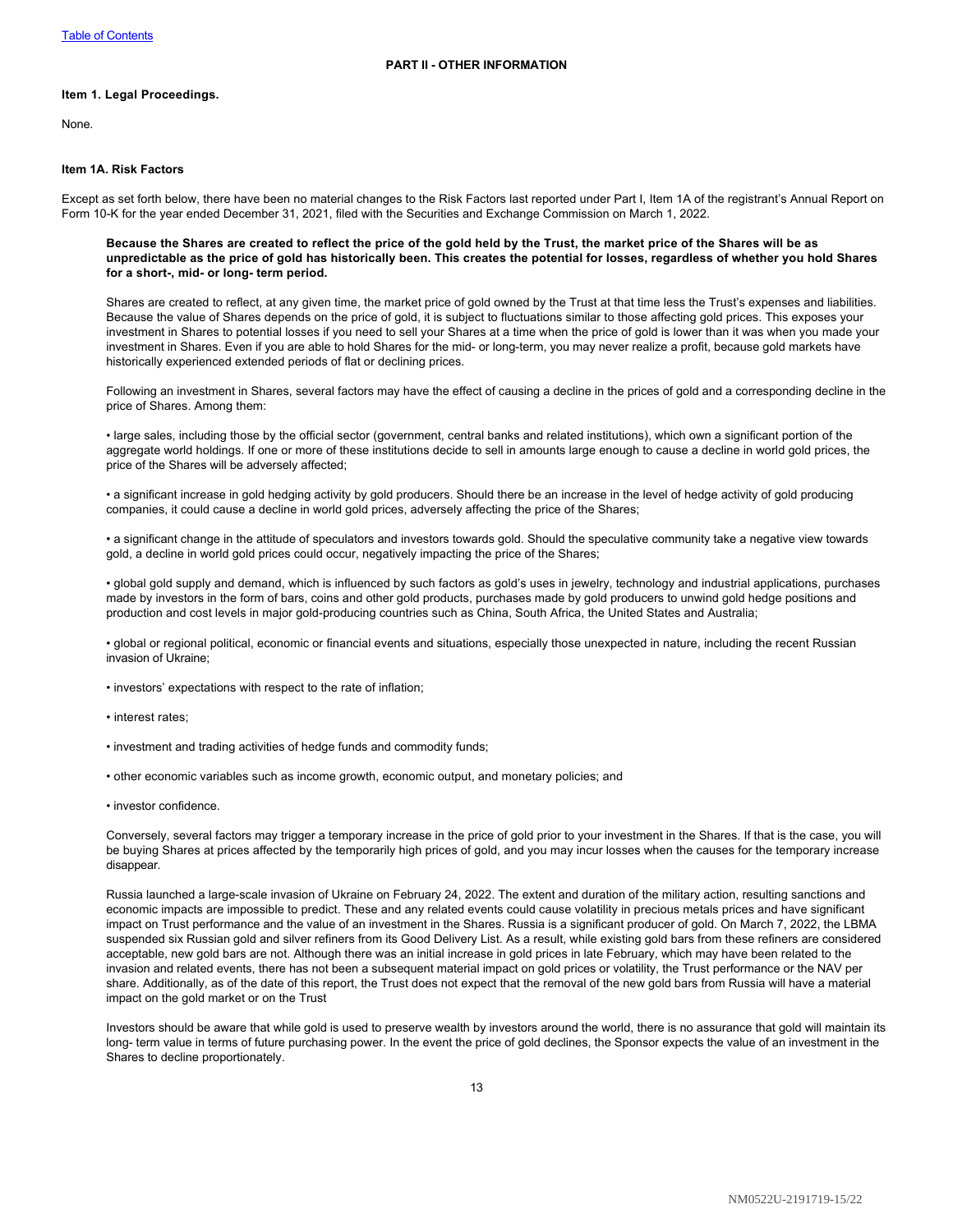Furthermore, although gold has been used as a portfolio diversifier due to its historically low-to-negative correlation with stocks and bonds, diversification does not ensure against, nor can it prevent against, risk of loss.

# <span id="page-15-0"></span>**Item 2. Unregistered Sales of Equity Securities and Use of Proceeds**

a) None.

b) Not applicable.

c) 9,600,000 Shares (192 Baskets) were redeemed during the quarter ended March 31, 2022.

| Period               | <b>Total Number of Shares</b><br>Redeemed | <b>Average Ounces of</b><br><b>Gold Paid Per Share</b> |        |
|----------------------|-------------------------------------------|--------------------------------------------------------|--------|
| 01/01/22 to 01/31/22 | 6.100.000                                 |                                                        | 0.0190 |
| 02/01/22 to 02/28/22 | 2.900.000                                 |                                                        | 0.0190 |
| 03/01/22 to 03/31/22 | 600,000                                   |                                                        | 0.0190 |
| Total                | 9,600,000                                 |                                                        | 0.0190 |

# <span id="page-15-1"></span>**Item 3. Defaults Upon Senior Securities**

None.

# <span id="page-15-2"></span>**Item 4. Mine Safety Disclosures.**

Not applicable.

# <span id="page-15-3"></span>**Item 5. Other Information.**

Not applicable.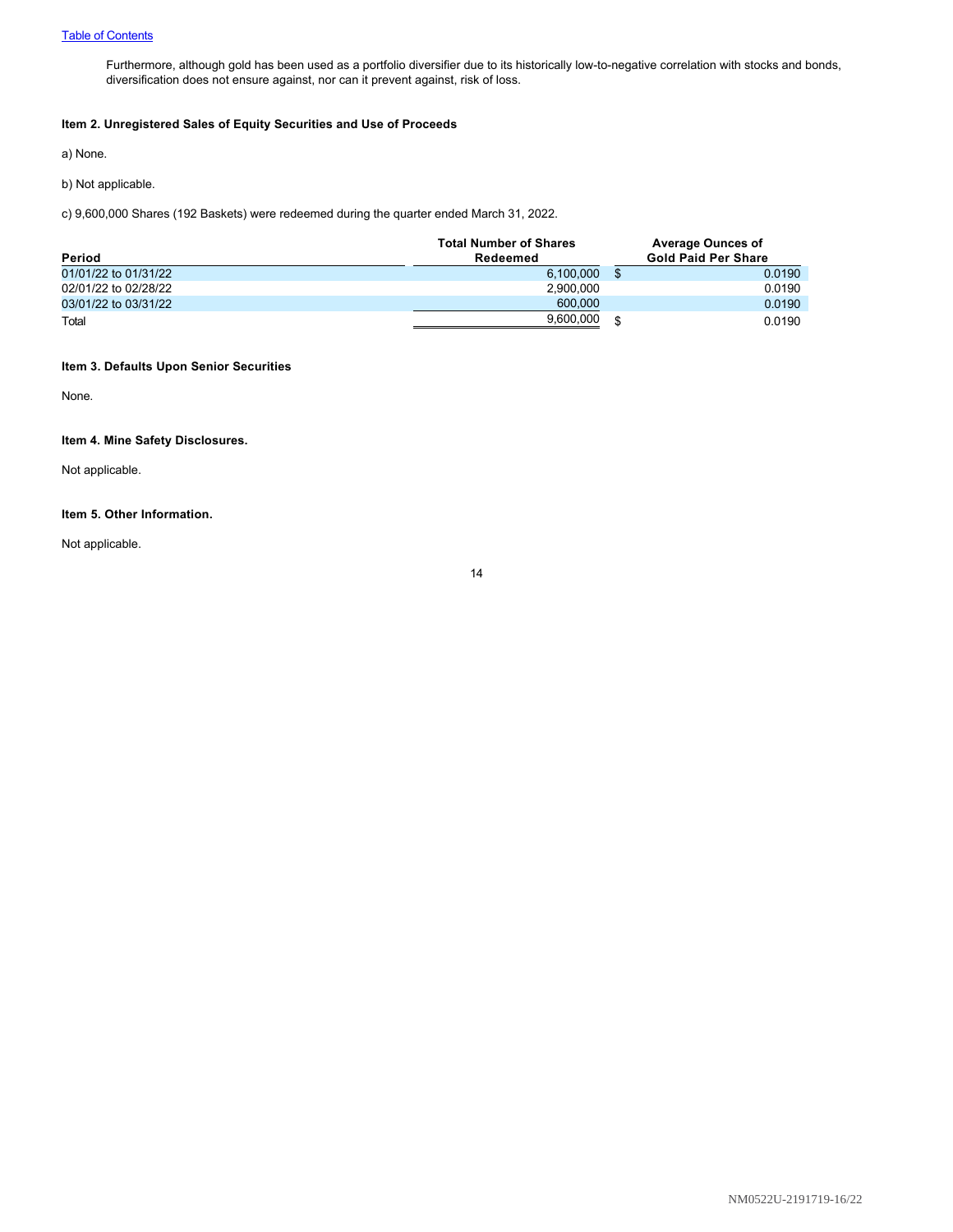# [Table of Contents](#page-1-0)

# <span id="page-16-0"></span>**Item 6. Exhibits**

| <b>Exhibit No.</b> | <b>Description</b>                                                                                                                                                                                                                                                                       |
|--------------------|------------------------------------------------------------------------------------------------------------------------------------------------------------------------------------------------------------------------------------------------------------------------------------------|
| 4.1                | Fifth Amended and Restated Depositary Trust Agreement is incorporated by reference to Exhibit 4.1 of the Current Report on Form 8-K<br>filed by the Registrant on January 31, 2022                                                                                                       |
| 4.2                | Standard Terms for Authorized Participant Agreements is incorporated by reference to Exhibit 4.2 of the Current Report on Form 8-K filed<br>by the Registrant on December 22, 2016                                                                                                       |
| 10.1               | Second Amended and Restated Custodian Agreement between The Bank of New York Mellon and JPMorgan Chase Bank N.A., London<br>branch is incorporated by reference to Exhibit 10.1 of the Current Report on Form 8-K filed by the Registrant on December 22, 2016                           |
| 10.2               | Amendment Agreement to Second Amended and Restated Custodian Agreement between The Bank of New York Mellon and JPMorgan<br>Chase Bank N.A., London branch is incorporated by reference to Exhibit 10.2 to the Quarterly Report on Form 10-Q filed by the Registrant<br>on August 5, 2020 |
| 10.3               | Sub-license Agreement is incorporated by reference to Exhibit 10.2 of the Amendment No. 1 to Annual Report on Form 10-K filed by the<br>Registrant on November 12, 2008                                                                                                                  |
| 31.1               | Certification by Principal Executive Officer Pursuant to Section 302 of the Sarbanes-Oxley Act of 2002                                                                                                                                                                                   |
| 31.2               | Certification by Principal Financial Officer Pursuant to Section 302 of the Sarbanes-Oxley Act of 2002                                                                                                                                                                                   |
| 32.1               | Certification by Principal Executive Officer Pursuant to 18 U.S.C. Section 1350, as Adopted Pursuant to Section 906 of the<br>Sarbanes-Oxley Act of 2002                                                                                                                                 |
| 32.2               | Certification by Principal Financial Officer Pursuant to 18 U.S.C. Section 1350, as Adopted Pursuant to Section 906 of the<br>Sarbanes-Oxley Act of 2002                                                                                                                                 |
| 101.INS            | Inline XBRL Instance Document - the instance document does not appear in the Interactive Data File because its XBRL tags are<br>embedded within the Inline XBRL document.                                                                                                                |
| 101.SCH            | Inline XBRL Taxonomy Extension Schema Document                                                                                                                                                                                                                                           |
| 101.CAL            | Inline XBRL Taxonomy Extension Calculation Linkbase Document                                                                                                                                                                                                                             |
| 101.DEF            | Inline XBRL Taxonomy Extension Definition Linkbase Document                                                                                                                                                                                                                              |
| 101.LAB            | Inline XBRL Taxonomy Extension Label Linkbase Document                                                                                                                                                                                                                                   |
| 101.PRE            | Inline XBRL Taxonomy Extension Presentation Linkbase Document                                                                                                                                                                                                                            |

104 Cover Page Interactive Data File included as Exhibit 101 (embedded within the Inline XBRL document)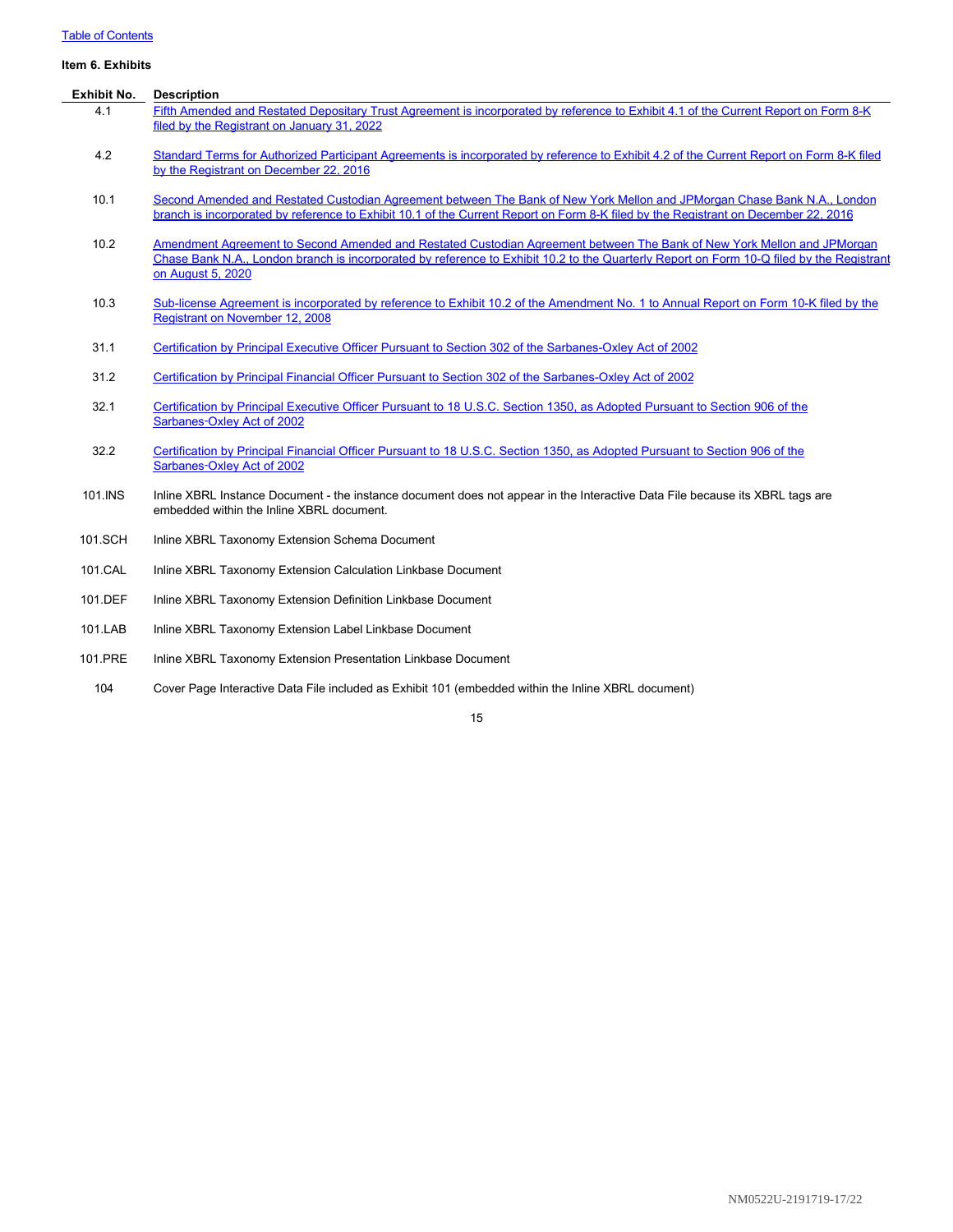#### <span id="page-17-0"></span>**SIGNATURES**

Pursuant to the requirements of the Securities Exchange Act of 1934, the registrant has duly caused this report to be signed on its behalf by the undersigned in the capacities\* indicated thereunto duly authorized.

iShares Delaware Trust Sponsor LLC, Sponsor of the iShares Gold Trust (registrant)

/s/ Paul Lohrey **Paul Lohrey Director, President and Chief Executive Officer (Principal executive officer)**

Date: May 5, 2022

/s/ Trent Walker **Trent Walker Chief Financial Officer (Principal financial and accounting officer)**

Date: May 5, 2022

\* The registrant is a trust and the persons are signing in their respective capacities as officers of iShares Delaware Trust Sponsor LLC, the Sponsor of the registrant.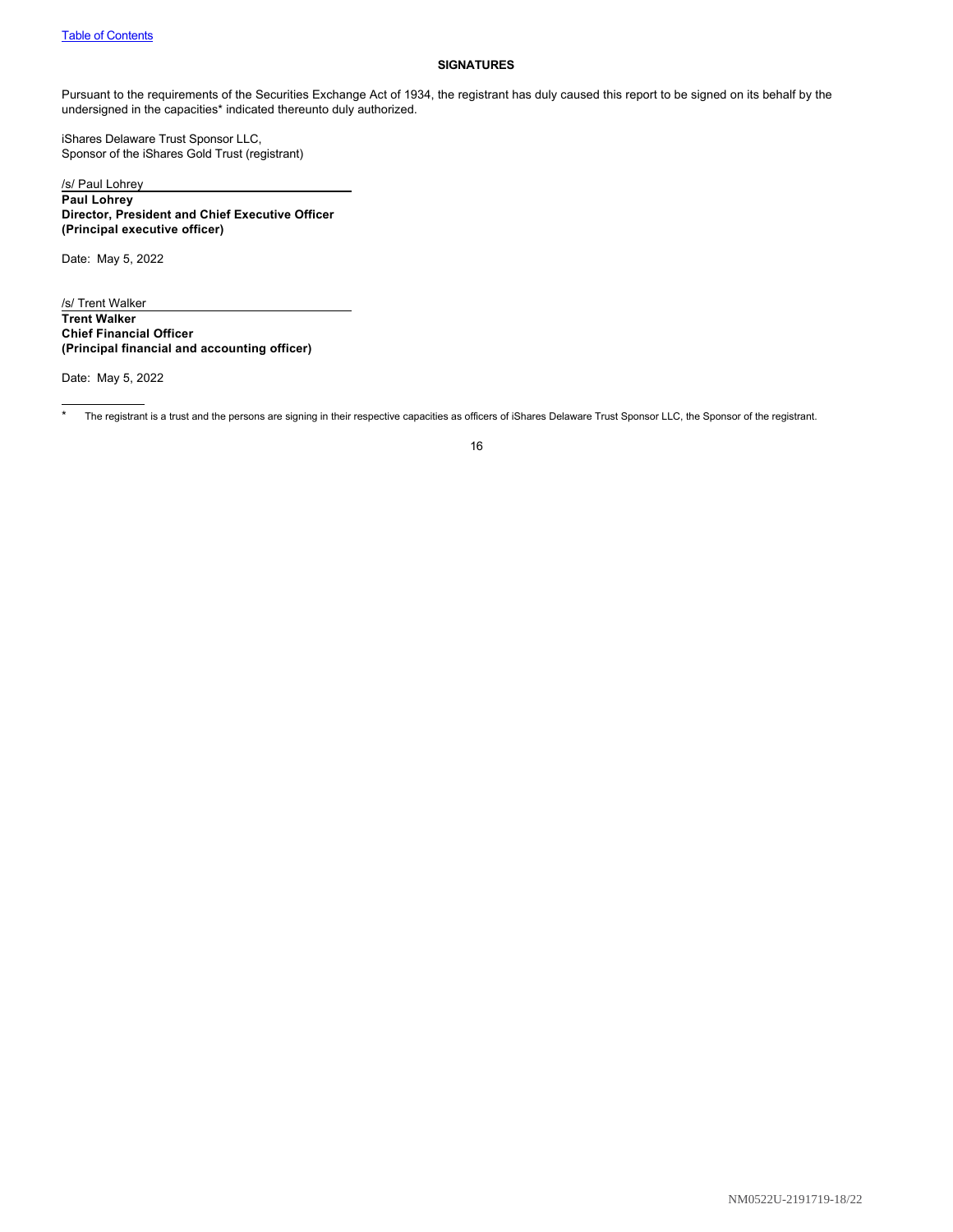<span id="page-18-0"></span>I, Paul Lohrey, certify that:

- 1. I have reviewed this report on Form 10-Q of iShares Gold Trust;
- 2. Based on my knowledge, this report does not contain any untrue statement of a material fact or omit to state a material fact necessary to make the statements made, in light of the circumstances under which such statements were made, not misleading with respect to the period covered by this report;
- 3. Based on my knowledge, the financial statements, and other financial information included in this report, fairly present in all material respects the financial condition, results of operations and cash flows of the registrant as of, and for, the periods presented in this report;
- 4. The registrant's other certifying officer and I are responsible for establishing and maintaining disclosure controls and procedures (as defined in Exchange Act Rules 13a-15(e) and 15d-15(e)) and internal control over financial reporting (as defined in Exchange Act Rules 13a-15(f) and 15d‑15(f)) for the registrant and have:
	- a) Designed such disclosure controls and procedures, or caused such disclosure controls and procedures to be designed under our supervision, to ensure that material information relating to the registrant, including its consolidated subsidiaries, is made known to us by others within those entities, particularly during the period in which this report is being prepared;
	- b) Designed such internal control over financial reporting, or caused such internal control over financial reporting to be designed under our supervision, to provide reasonable assurance regarding the reliability of financial reporting and the preparation of financial statements for external purposes in accordance with generally accepted accounting principles;
	- c) Evaluated the effectiveness of the registrant's disclosure controls and procedures and presented in this report our conclusions about the effectiveness of the disclosure controls and procedures, as of the end of the period covered by this report based on such evaluation; and
	- d) Disclosed in this report any change in the registrant's internal control over financial reporting that occurred during the registrant's most recent fiscal quarter (the registrant's fourth fiscal quarter in the case of an annual report) that has materially affected, or is reasonably likely to materially affect, the registrant's internal control over financial reporting; and
- 5. The registrant's other certifying officer and I have disclosed, based on our most recent evaluation of internal control over financial reporting, to the registrant's auditors and the audit committee of the registrant's board of directors (or persons performing the equivalent functions):
	- a) All significant deficiencies and material weaknesses in the design or operation of internal control over financial reporting which are reasonably likely to adversely affect the registrant's ability to record, process, summarize, and report financial information; and
	- b) Any fraud, whether or not material, that involves management or other employees who have a significant role in the registrant's internal control over financial reporting.

Date: May 5, 2022

/s/ Paul Lohrey **Paul Lohrey President and Chief Executive Officer (Principal executive officer)**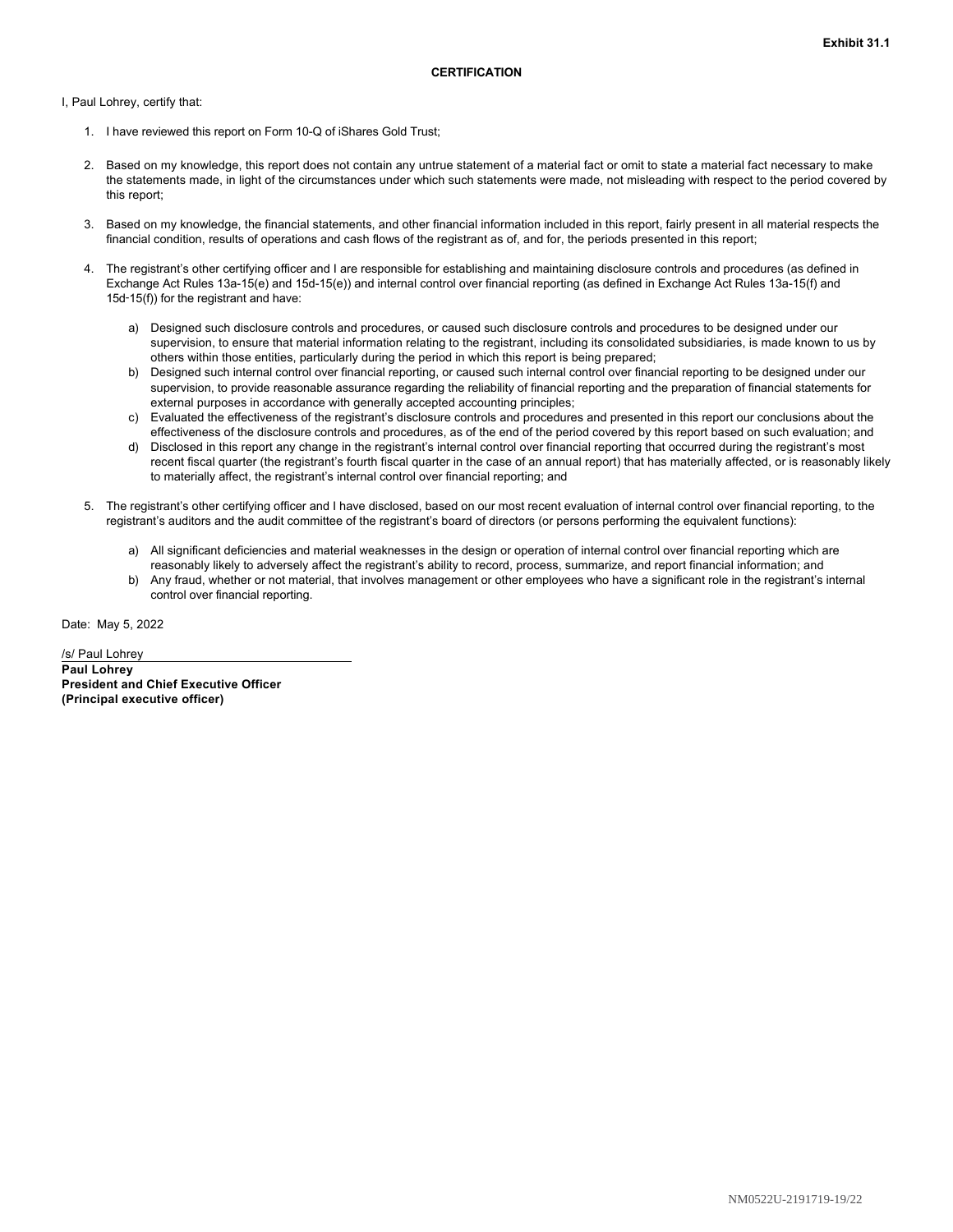<span id="page-19-0"></span>I, Trent Walker, certify that:

- 1. I have reviewed this report on Form 10-Q of iShares Gold Trust;
- 2. Based on my knowledge, this report does not contain any untrue statement of a material fact or omit to state a material fact necessary to make the statements made, in light of the circumstances under which such statements were made, not misleading with respect to the period covered by this report;
- 3. Based on my knowledge, the financial statements, and other financial information included in this report, fairly present in all material respects the financial condition, results of operations and cash flows of the registrant as of, and for, the periods presented in this report;
- 4. The registrant's other certifying officer and I are responsible for establishing and maintaining disclosure controls and procedures (as defined in Exchange Act Rules 13a-15(e) and 15d-15(e)) and internal control over financial reporting (as defined in Exchange Act Rules 13a-15(f) and 15d‑15(f)) for the registrant and have:
	- a) Designed such disclosure controls and procedures, or caused such disclosure controls and procedures to be designed under our supervision, to ensure that material information relating to the registrant, including its consolidated subsidiaries, is made known to us by others within those entities, particularly during the period in which this report is being prepared;
	- b) Designed such internal control over financial reporting, or caused such internal control over financial reporting to be designed under our supervision, to provide reasonable assurance regarding the reliability of financial reporting and the preparation of financial statements for external purposes in accordance with generally accepted accounting principles;
	- c) Evaluated the effectiveness of the registrant's disclosure controls and procedures and presented in this report our conclusions about the effectiveness of the disclosure controls and procedures, as of the end of the period covered by this report based on such evaluation; and
	- d) Disclosed in this report any change in the registrant's internal control over financial reporting that occurred during the registrant's most recent fiscal quarter (the registrant's fourth fiscal quarter in the case of an annual report) that has materially affected, or is reasonably likely to materially affect, the registrant's internal control over financial reporting; and
- 5. The registrant's other certifying officer and I have disclosed, based on our most recent evaluation of internal control over financial reporting, to the registrant's auditors and the audit committee of the registrant's board of directors (or persons performing the equivalent functions):
	- a) All significant deficiencies and material weaknesses in the design or operation of internal control over financial reporting which are reasonably likely to adversely affect the registrant's ability to record, process, summarize, and report financial information; and
	- b) Any fraud, whether or not material, that involves management or other employees who have a significant role in the registrant's internal control over financial reporting.

Date: May 5, 2022

/s/ Trent Walker **Trent Walker Chief Financial Officer (Principal financial and accounting officer)**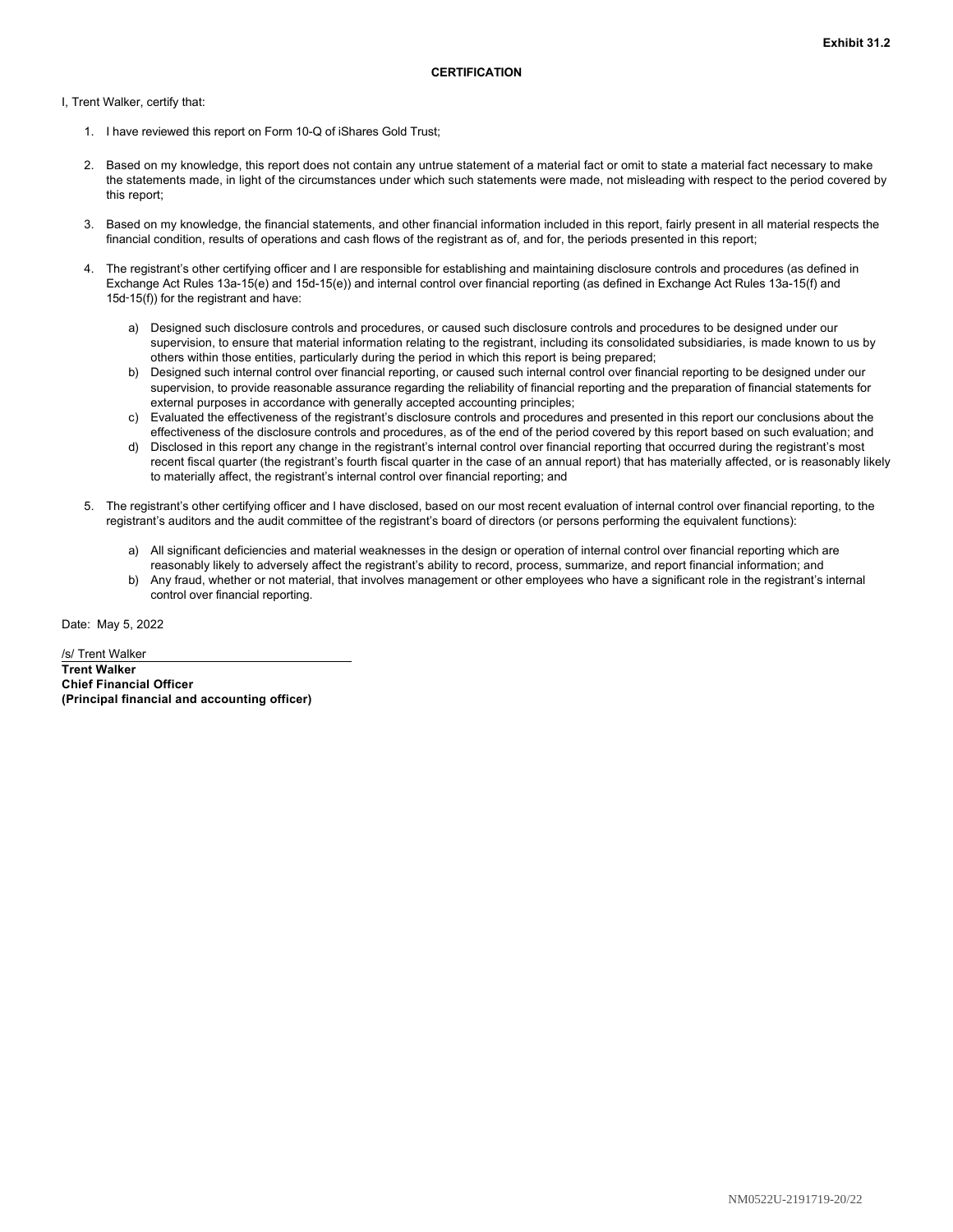#### <span id="page-20-0"></span>**Certification Pursuant to 18 U.S.C. Section 1350, as Adopted Pursuant to Section 906 of the Sarbanes-Oxley Act of 2002**

In connection with the Quarterly Report of iShares Gold Trust (the "Trust") on Form 10-Q for the period ended March 31, 2022 as filed with the Securities and Exchange Commission on the date hereof (the "Report"), I, Paul Lohrey, Chief Executive Officer of iShares Delaware Trust Sponsor LLC, the Sponsor of the Trust, certify, pursuant to 18 U.S.C. Section 1350, as adopted pursuant to Section 906 of the Sarbanes-Oxley Act of 2002, that:

- 1. The Report fully complies with the requirements of Section 13(a) or 15(d) of the Securities Exchange Act of 1934, as amended; and
- 2. The information contained in the Report fairly presents, in all material respects, the financial condition and results of operations of the Trust.

It is not intended that this statement be deemed to be filed for purposes of the Securities Exchange Act of 1934.

Date: May 5, 2022

/s/ Paul Lohrey **Paul Lohrey\* President and Chief Executive Officer (Principal executive officer)**

The registrant is a trust and Mr. Lohrey is signing in his capacity as an officer of iShares Delaware Trust Sponsor LLC, the Sponsor of the registrant.